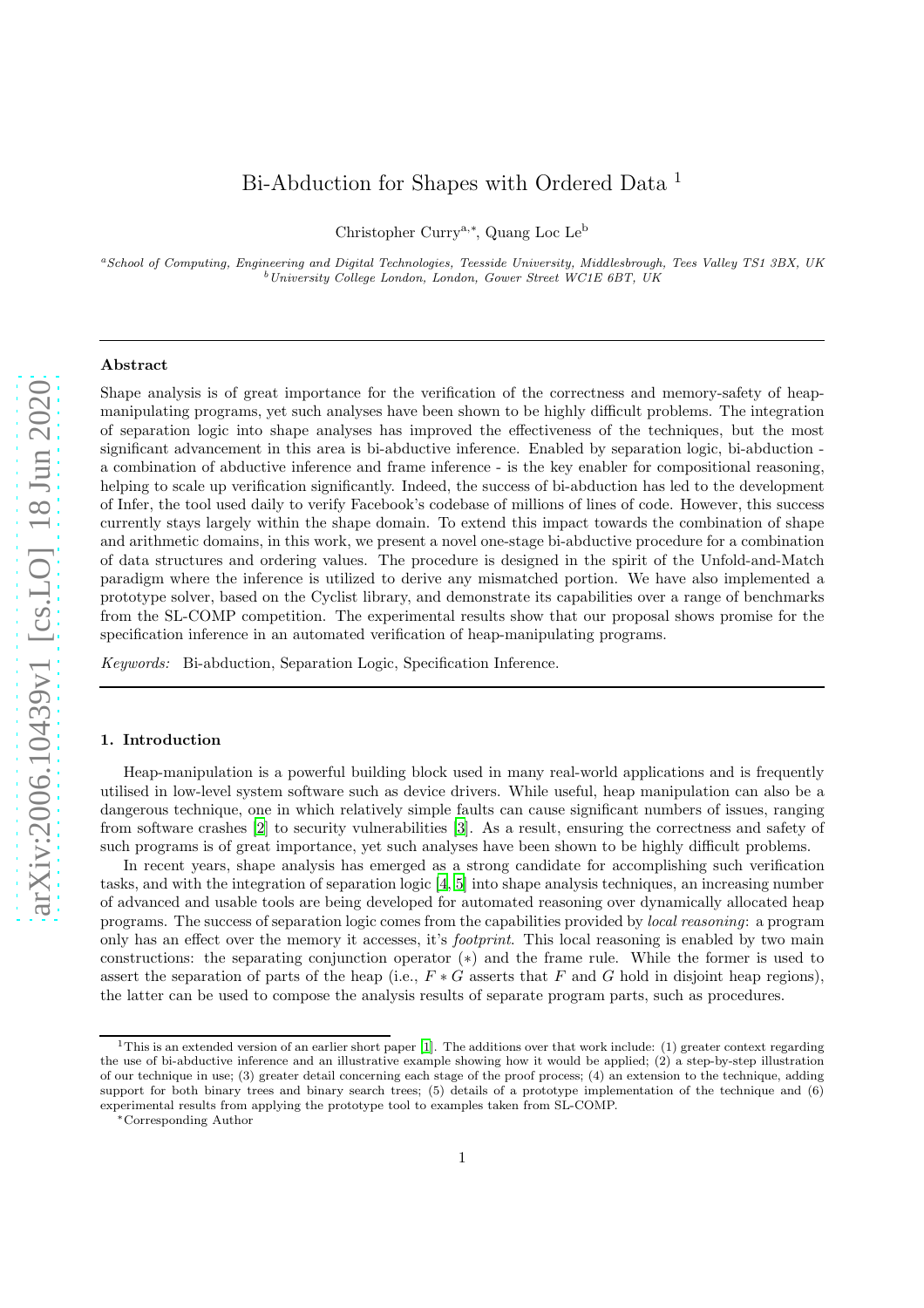One of the most promising techniques currently utilised to automate local reasoning is  $bi-abductive$ inference [\[6](#page-21-5)[–8\]](#page-21-6). Bi-abductive inference, or bi-abduction for short, is the combination of the abductive inference and frame inference techniques into a singular analysis. Given two formulas in separation logic, A and C, bi-abduction aims to identify some non-trivial terms  $?M$  and  $?F$  such that the entailment

$$
A * [?M] \vdash C * [?F]
$$

is satisfied. Bi-abduction has seen a large growth in interest in recent years due to a number of useful properties of the technique. First, bi-abductive techniques generally have very low requirements placed upon the end-user, with many requiring only the code of the program to be analysed. Second, bi-abduction is a powerful enabler of compositional analysis: an analysis in which the final output is the combination of the results of smaller analyses over components of the program, typically procedures. Compositional analyses provide a number of significant benefits, including high scalability, parallelisation, the ability to undertake incremental analyses and potential support for graceful failure, all highly desirable properties for an analysis technique. More recent work has also included advances that support the use of bi-abductive inference over near-arbitrary data structures [\[8](#page-21-6)], further improving the usability of the technique.

However, while bi-abduction has proven to be a highly capable technique for use in program analysis, the majority of existing implementations stay within the shape domain only. This restriction not only limits the range of inputs that can be supported by the technique, but also carries the potential risk of imprecision when used to analyse data structures that have pure constraints as a component of their design, such as binary search trees or sorted linked lists. Currently, efforts are being made towards extending bi-abduction to the combined domain, allowing bi-abductive techniques to operate over general pure constraints in addition to those shape properties, with common examples of investigated pure constraints including size, ordering and content (bag) properties. As an example, the technique outlined by Trinh et al [\[9](#page-21-7)] utilises an enrichmentbased approach to the identification of pure constraints, but is fully reliant upon some previous shape analysis in order to function. This multi-phase approach is common in the literature of combined domain verification techniques [\[10](#page-21-8)], and while it has been shown to be effective, the approach is apparently not very efficient. Additionally, by separating the shape and pure domain, the accuracy of the final inferred specification would be heavily reliant upon the accuracy and expressiveness of the shape information determined in the initial analysis, potentially negatively affecting the quality of the overall result.

For both effectiveness and efficiency, in this work, we present a novel one-phase bi-abduction procedure for the combination of shape and ordering properties. In particular, we develop a set of inference rules and a novel algorithm to search for a sequence of rule applications. Our search algorithm operates based on the Unfold-and-Match principle as follows: firstly, it unfolds inductive predicates, as well as subtracting heaps identified on both sides of the bi-abductive entailment. If this process cannot progress due to missing heap components on the left-hand side (LHS), it invokes an abductive rule to infer part of the anti-frame. Likewise, if the process cannot progress due to the extra heap components on the right-hand side (RHS), it invokes a procedure to infer part of the frame. Our system is more expressive than the bi-abduction system used in Infer [\[6\]](#page-21-5) as it could deal with inductive definitions with ordering properties. Additionally, our system is as powerful as the combination of bi-abduction for shape domains (e.g., [\[6,](#page-21-5) [8\]](#page-21-6)) and pure inference for ordering properties in the arithmetic domain (e.g., [\[9,](#page-21-7) [10\]](#page-21-8)). Moreover, the proposed proof system is proven to be sound and terminating. We also present a prototype implementation of the tool, developed as an instantiation of the Cyclist library [\[11\]](#page-21-9), and demonstrate its capabilities over a range of benchmarks from the SL-COMP competition [\[12](#page-21-10)].

Organization. The remainder of this paper is organized as follows. Section [2](#page-2-0) discusses related works. Section [3](#page-2-1) shows the syntax of separation logic formulas and formalism of the bi-abductive problem. Section [4](#page-4-0) describes our overall approach, supported with an illustrative example. Sections [5,](#page-8-0) [6,](#page-9-0) and [7](#page-11-0) present our main result: a bi-abduction procedure through an inference system. Next, Section [8](#page-13-0) discusses soundness and termination of the proposed procedure. Section [9](#page-13-1) shows the implementation and the evaluation is discussed in Section [10.](#page-14-0) Finally, Section [11](#page-20-0) concludes the work.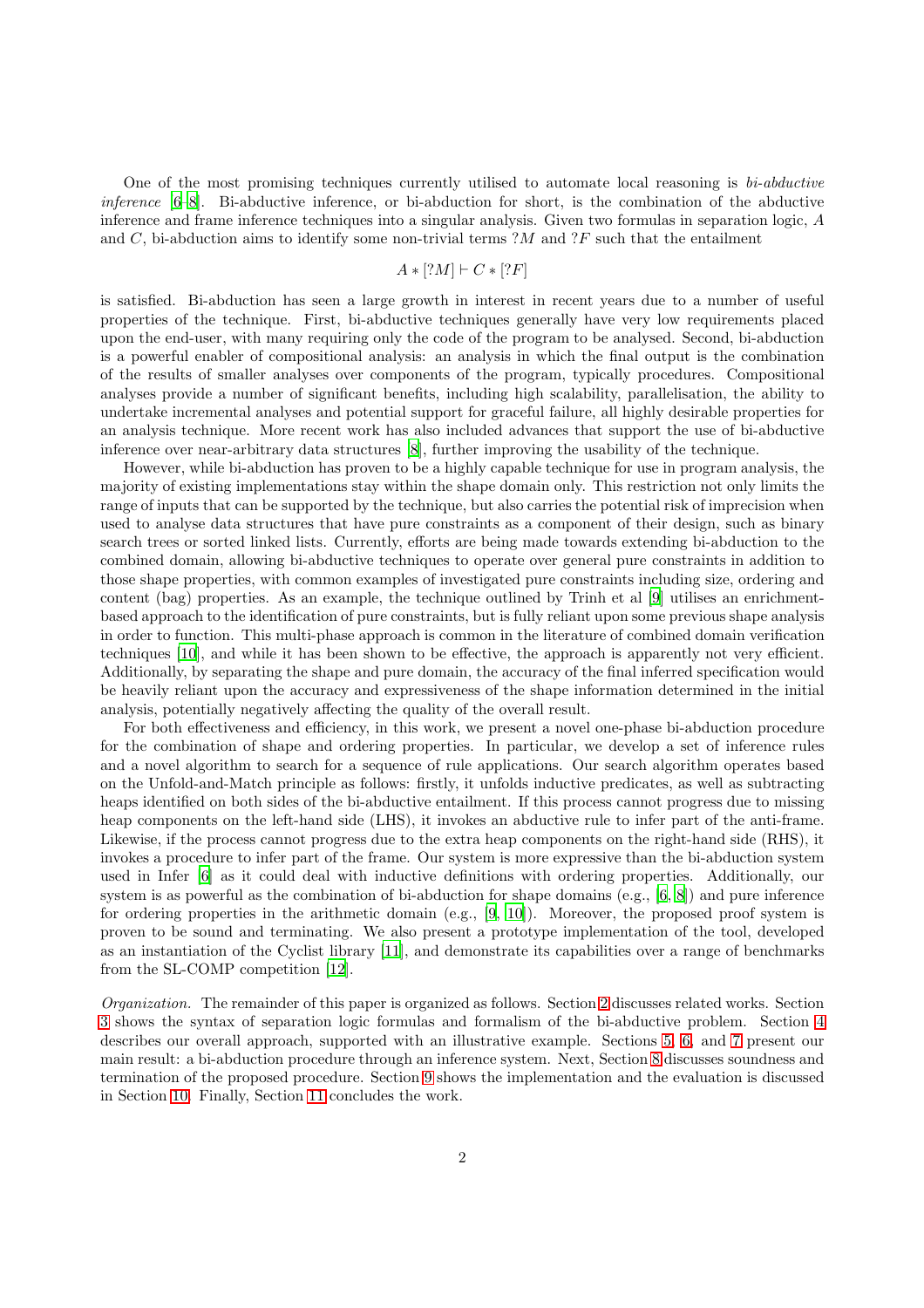# <span id="page-2-0"></span>2. Related Work

There are a number of works related to our technique. For classical bi-abduction, Infer [\[6](#page-21-5)] remains the most well-known and is essentially a "pure" implementation of the bi-abduction technique [\[6\]](#page-21-5). Extensions have been made to the tool, but its bi-abductive capabilities remain restricted to shape properties. Other techniques to take advantage of bi-abductive inference include the JaVerT [\[13\]](#page-21-11) and Gillian [\[14\]](#page-21-12) verification and testing frameworks, which utilise shape-only bi-abduction to correct identified deficiencies in specifications during a compositional analysis of real-world programs. In addition to these, some extended versions of the technique have also been investigated, with the second-order bi-abduction technique of Le et. al. [\[8](#page-21-6), [15](#page-21-13)] for general shape-only inductive predicates beyond list and binary trees.

In the area of combined domain, there is a small number of relevant works. One of the earliest in this area is the work of Trinh *et. al.*, described in [\[9\]](#page-21-7). Building upon a set of shape properties obtained from some previous shape analysis, the technique extends the shape predicates with a set of pure terms representing properties such as size or order, alongside additional predicates representing relational information over the structure. A forwards analysis is then undertaken to generate proof obligations for the relational predicates, which are then finalised via a fixpoint analysis, producing a precondition ensuring memory safety and termination. One of the most developed techniques for combined domain bi-abduction, and close to our own work, is the work of Qin et al [\[16\]](#page-21-14). This technique is also based around a fixpoint analysis of the target program, abducting necessary state components in each pass, developing stronger preconditions until a fixpoint is reached. This stage is guided through user-defined predicates outlining the expected data structures encountered, identifying several aspects of the pure domain in these passes. However, a secondary bi-abductive inference is still necessary to obtain smaller components of pure information during the final abstraction phase for each iteration, and widening operations utilised to accelerate reaching the fixpoint may introduce soundness issues. Since it is not truly a single-stage bi-abductive method as our system is, the performance of the tool is degraded by the two-phase analysis.

A range of other combined domain analysis techniques exist in the literature: Thor [\[10](#page-21-8)] is capable of handling pure properties alongside memory safety, able to operate over ordering, shape, size or depth properties via an additional analysis over a "proof program". Chang et al [\[17](#page-21-15)] describe a generalised framework for shape analysis based around forward abstract interpretation with additional support for relations between data values. The venerable TVLA system [\[18\]](#page-21-16) is capable of supporting a wide range of structures and properties, including complex pure properties such as ordering, though is limited by the lack of support for compositional reasoning. Finally, techniques based on Forest Automata are also known [\[19](#page-21-17)], though few can operate in the combined domain [\[20\]](#page-21-18).

### <span id="page-2-1"></span>3. Preliminaries

In this section, we present the syntax of separation logic formulas (Subsection [3.1\)](#page-2-2), their semantics (Subsection [3.2\)](#page-3-0), and the problem targeted by our technique (Subsection [3.3\)](#page-4-1).

#### <span id="page-2-2"></span>3.1. Syntax

The language used in our work is shown in Figure [1a.](#page-3-1) Program variables are defined as *italic* characters, and refer to variables originating from within the program itself. Logical variables are indicated with uppercase letters, such as  $X$ , and refer to variables that appear in the analysis only. For readability, we often omit record fields from the notation where unambiguous:  $x \mapsto [n:y, v:z]$  may be shortened to  $x \mapsto [y, z]$ , as an example. We may additionally omit the square brackets around single-field records, as in  $x \mapsto y$ .

Our language includes inductive definitions describing fundamental list structures: ls, representing a simple singly-linked list, and sls, representing a sorted singly-linked list. We have also included definitions for a binary tree tree and a binary search tree stree, an addition to our initial work [\[1\]](#page-21-4). The full inductive definitions of these shape predicates may be found in Figure [1b.](#page-3-1)

A singly-linked list  $ls(E_1, E_2)$  consists of a series of nodes linked via a pointer, starting with  $E_1$  and ending at E<sup>2</sup> (non-inclusive). Each of the list predicates included in our system can be used to define a list segment or a full null-terminated list, dependant only on the value of  $E_2$ . A sorted singly-linked list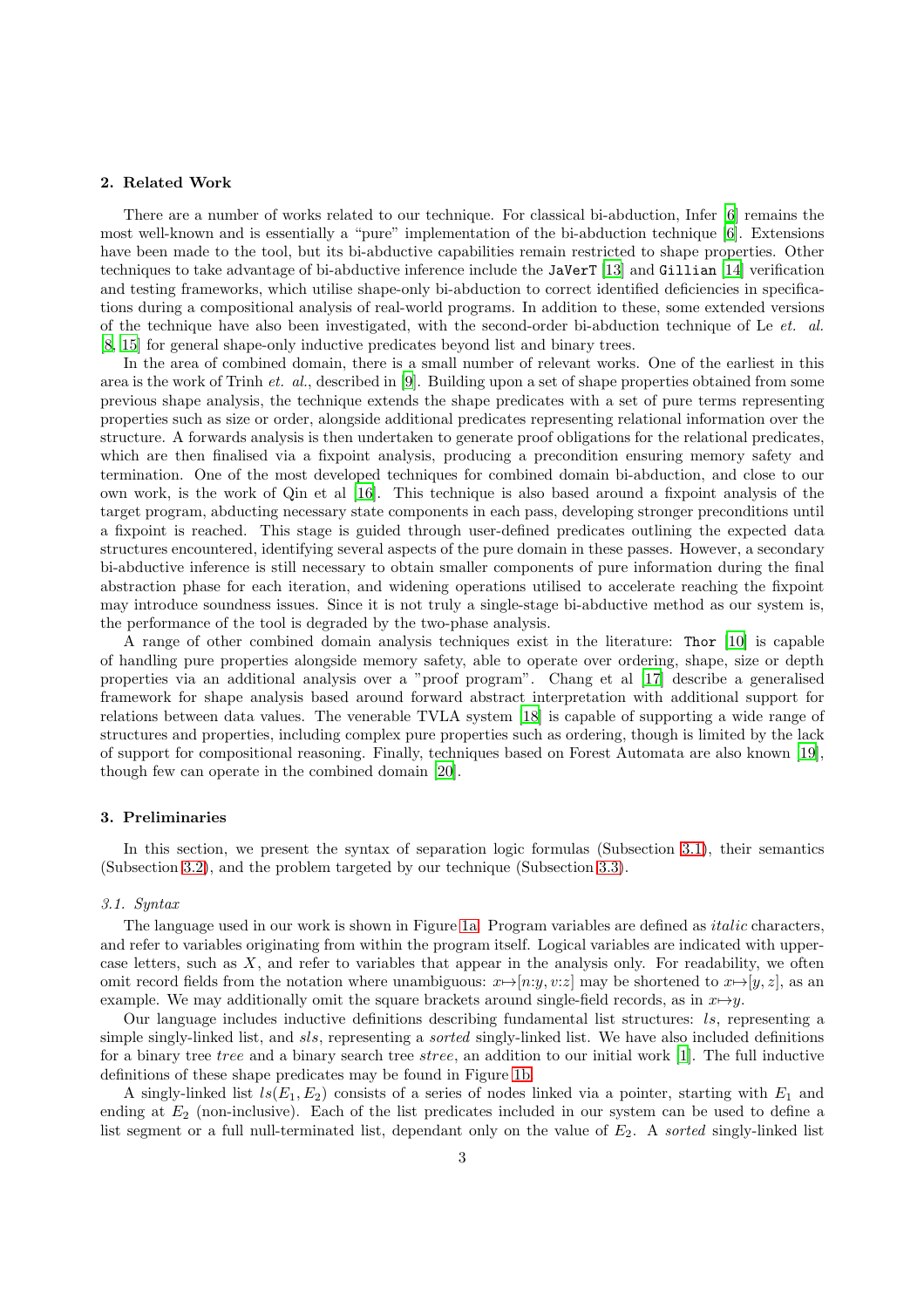<span id="page-3-1"></span> $x, y, \ldots \in Var$  variables  $f, f_i, \ldots \in Fields$  fields  $E ::= \text{null} \mid x$  expressions  $V ::= i, j, ... \in Values$  values  $P ::= E = E \mid E \le E$  simple pure formulae  $\Pi ::=$  true  $|P| \neg \Pi | \exists v.\Pi | \Pi \wedge \Pi$  pure formulae  $\rho ::= f_1 : E_1, ..., f_k : E_k$  record expressions  $\Sigma ::=$ emp  $|E \mapsto [\rho]| \Sigma * \Sigma |ls(E, E) | sls(E, x, y, E)$  $\Delta ::= \Pi \wedge \Sigma$  qf symbolic heaps  $H ::= \exists \overrightarrow{X} . \Delta$ symbolic heaps

(a) Grammar Definitions

$$
ls(E_1, E_2) \t\begin{aligned}\n&\stackrel{def}{=} E_1 = E_2 \land \text{emp} \lor \exists E'.E_1 \neq E_2 \land E_1 \rightarrow [E'] * ls(E', E_2) \\
&\text{sls}(E_1, V_1, V_2, E_2) \t\begin{aligned}\n&\stackrel{def}{=} E_1 = E_2 \land V_1 = V_2 \land \text{emp} \lor \exists E', V'.V_1 \leq V' \land E_1 \neq E_2 \land E_1 \rightarrow [E', V_1] * sls(E', V', V_2, E_2) \\
&\stackrel{def}{=} E = null \land \text{emp} \lor E \rightarrow [l, r] * tree(l) * tree(r) \\
&\text{stree}(E, V_1, V_2) \t\begin{aligned}\n&\stackrel{def}{=} E = null \land V_1 = V_2 \land \text{emp} \\
&\quad \lor \exists V_3, V_4. V_3 \leq V' \land V' \leq V_4 \land E \rightarrow [l, r, V'] * stree(l, V_1, V_3) * stree(r, V_4, V_2)\n\end{aligned}\n\end{aligned}
$$

(b) Predicate Definitions

Figure 1: Language Fragment

 $sls(E_1, V_1, V_2, E_2)$  is a sequence of singly-linked nodes, beginning with node  $E_1$  and ending at some node  $E_2$  (non-inclusive), with all values stored in those nodes obeying an ascending order. In order to simplify the checking of these structures, the minimum and maximum values of the list are also tracked inside the predicate, with the minimum value being represented as  $V_1$  and the maximum  $V_2$ . Note that  $V_2$  is not the value of node  $E_2$ ; rather,  $V_2$  would refer to the value of the final node in the list, which points to  $E_2$ . Both  $tree(E)$  and  $stree(E, V_1, V_2)$  describe a binary tree: a single node pointing to two known subtrees, or a null root describing an empty tree. As with ls and sls, the primary difference between tree and stree is the consistent ordering constraints present in stree, which ensures that all values in the left subtree of an stree are lower than the value of the root node, and all values in the right subtree are greater than the value of the root. Minimum and maximum values are recorded in *stree* predicates in a similar manner to *sls* predicates.

### <span id="page-3-0"></span>3.2. Semantics

The semantics of this fragment are quite standard, following from the semantics of separation logic with general inductive definitions and arithmetic presented in [\[21](#page-21-19)]. These semantics are given by a relation  $s,h \models H$  that forces the stack s and heap h to satisfy the constraint H, where  $h \in Heaps$ , s  $\in Stacks$ , and H is a formula. Stack and heap abstractions are defined as:

Heaps 
$$
\stackrel{\text{def}}{=}
$$
 Values $\rightarrow_{fin}$  (Fields  $\times$  Values)<sup>N</sup>  
Stacks  $\stackrel{\text{def}}{=}$  Var  $\rightarrow$  Values

where  $N$  is the maximum number of fields.

The semantics of our fragment are as follows:

| $s, h \models$ emp                   | if f   | $dom(h)=\{\}\$                                                                                                   |
|--------------------------------------|--------|------------------------------------------------------------------------------------------------------------------|
| $s, h \models E \mapsto [f_i : v_i]$ | $i$ ff | $dom(h) = \{s(E)\}h(s(E)) = (f_1, s(E_1)), , (f_N, s(E_N))$                                                      |
| $s, h \models \Sigma_1 * \Sigma_2$   | iff    | $\exists h_1, h_2 \cdot h_1 \# h_2$ and $h=h_1 \cdot h_2, s, h_1 \models \Sigma_1$ and $s, h_2 \models \Sigma_2$ |
| $s, h \models$ true                  | iff    | always                                                                                                           |
| $s, h \models \Pi \wedge \Sigma$     | $i$ ff | $s, h \models \Sigma$ and $s \models \Pi$                                                                        |
| $s, h \models \exists v. \Delta$     | $i$ ff | $\exists \alpha \cdot s[v \mapsto \alpha], h \models \Delta$                                                     |
| $s, h \models H_1 \vee H_2$          | $i$ ff | $s, h \models H_1 \text{ or } s, h \models H_2$                                                                  |
|                                      |        |                                                                                                                  |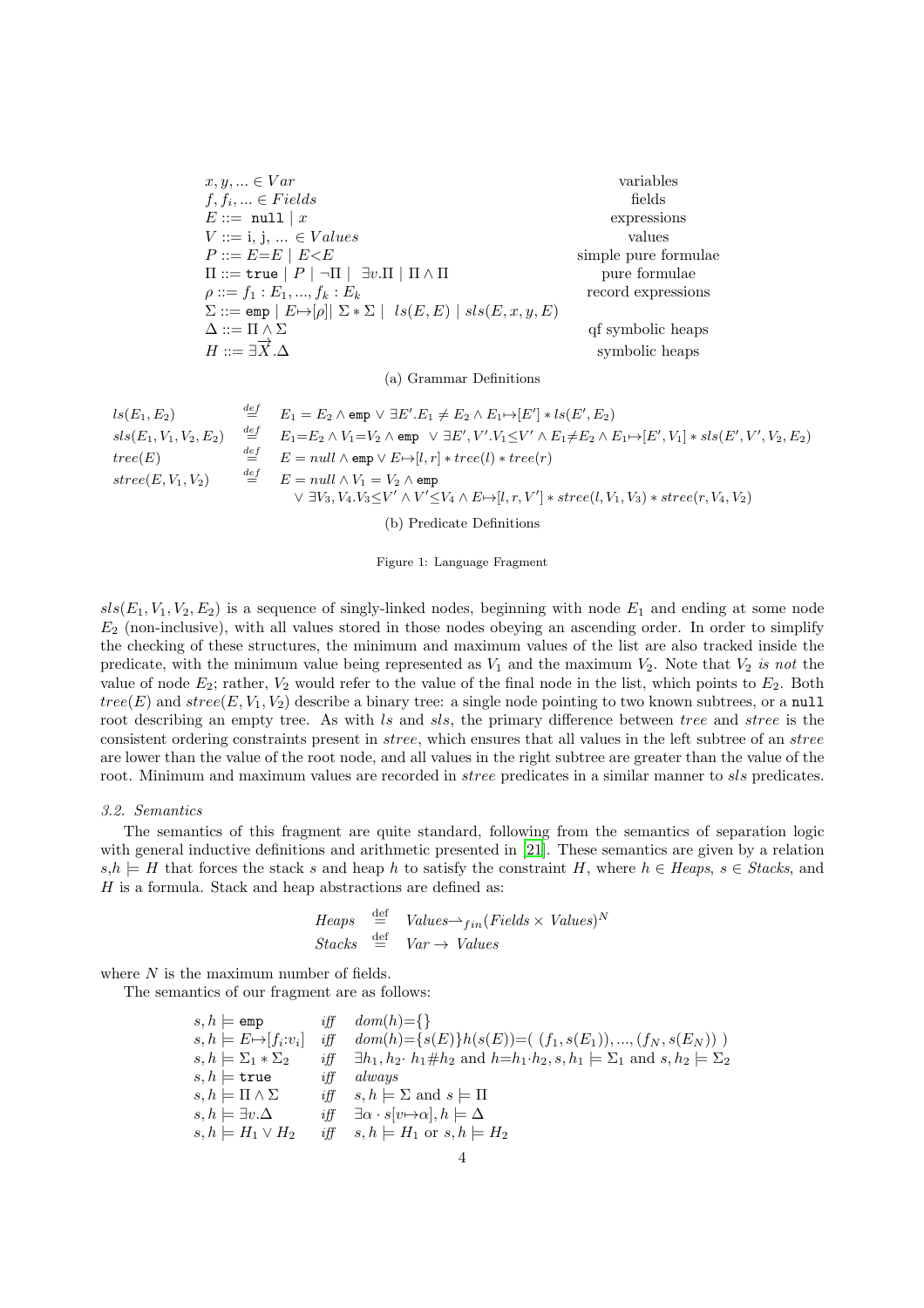where  $dom(f)$  is the domain of function f,  $h_1 \# h_2$  denotes disjoint heaps  $h_1$  and  $h_2$  i.e.,  $dom(h_1) \cap dom(h_2) = \emptyset$ , and  $h_1 \cdot h_2$  denotes the union of two disjoint heaps. If s is a stack,  $v \in Var$ ,  $v \notin dom(s)$  and  $\alpha \in Values\cup Loc$ , we write  $s[v\rightarrow\alpha] \equiv s\cup\{(v,\alpha)\}\.$  Note that in a concrete memory model such as the RAM model, the field names of points-to predicates are transformed into pointer offsets. The pair  $(f_i, s(E_i))$  (for all  $i \in \{1...N\}$ ) would then be interpreted as  $s(E) + off_{f_i} = s(E_i)$ , where off  $f_i$  is the corresponding offset of field  $f_i$ . The entailment  $H \models H'$  holds iff for all s and h, we have if  $s, h \models H$  then  $s, h \models H'$ . Note that we also preserve  $s$ (null) as a special value such that it is not in any domain of heaps.

# <span id="page-4-1"></span>3.3. Bi-Abduction

In this subsection, we first discuss two sub-problems: abductive inference and frame inference. Following this, we formally define the bi-abductive problem.

Abductive Inference. Abductive inference is an analysis technique that aims to identify the "missing" portions of a program state required to satisfy some entailment. Initially inspired by the work of Peirce [\[22](#page-21-20)], abductive inference has seen a surge in interest over recent years, with its applications in the field of shape analysis being the focus of this work. In general, abductive inference aims to find some *anti-frame* ?M such that the entailment:  $A * [?M] \vdash C$  is satisfied<sup>[2](#page-4-2)</sup>.

For a given entailment, there may be many possible solutions for the anti-frame, often varying in the level of detail outlined by a particular formula. As a result of this, abductive inference techniques often make use of a ranking function in order to identify the best solution for a given abduction. These ranking functions vary between implementations, but typically favour the solution with the smallest spatial footprint in order to generate higher-quality specifications. Additional constraints are also enforced over the possible solutions: trivial solutions such as  $M = \texttt{false}$  are prohibited in order to ensure a useful solution is identified.

Frame Inference. Frame inference can be seen as the counterpart to abductive inference. Given an entailment  $A \vdash C$ , frame inference aims to identify some ?F such that  $A \vdash C * [?F]$  holds. This ?F is the frame of the entailment, some additional fragment of the program state that is not necessary to prove the entailment. For example, consider the entailment:  $x \neq y \land x \mapsto 3*y \mapsto 4 \vdash x \mapsto 3*[?F]$ . It can be readily seen that this entailment can be satisfied, as  $x \mapsto 3$  is present in both the antecedent and consequent. However, the fragment  $y \mapsto 4$  is not necessary to show the satisfiability of the entailment and could be removed without a negative effect;  $y \mapsto 4$  is the frame of this example.

The identification of the frame of an entailment in an analysis is crucial to supporting both the use of procedure specifications and compositional analyses. By identifying the portion of the state that will not be modified by a given procedure, the postcondition of the invoked procedure, when extended with the frame, will be an accurate representation of the program state upon return. This extended postcondition can be directly adopted as the state, allowing for a simple continuation of the analysis without the need to analyse the procedure itself, assuming the specification is known.

 $Bi-Abduction.$  We use  $FV(H)$  to denote all free variables in formula H. Throughout this work, we consider the bi-abductive problem which is defined as:

| PROBLEM: QF_BIABD. |                                                                                                        |
|--------------------|--------------------------------------------------------------------------------------------------------|
| INPUT:             | $\Delta$ and $\Delta'$ where $FV(\Delta') \subseteq FV(\Delta) \cup \{\text{null}\}.$                  |
|                    | QUESTION: Does there exist ? <i>M</i> , ? <i>F</i> such that $\Delta * ?M \models \Delta' * ?F$ holds? |

### <span id="page-4-0"></span>4. Overview and Illustration

To illustrate how bi-abduction is applied for specification inference, consider the program detailed in Figure [2.](#page-5-0) insertSorted outlines a basic insertion procedure for sorted lists. It is designed to insert the

<span id="page-4-2"></span><sup>2</sup>A variation of abductive inference for classical logic is also described in the literature; it is mechanically identical, using classical logic's ∧ in place of separation logic's ∗.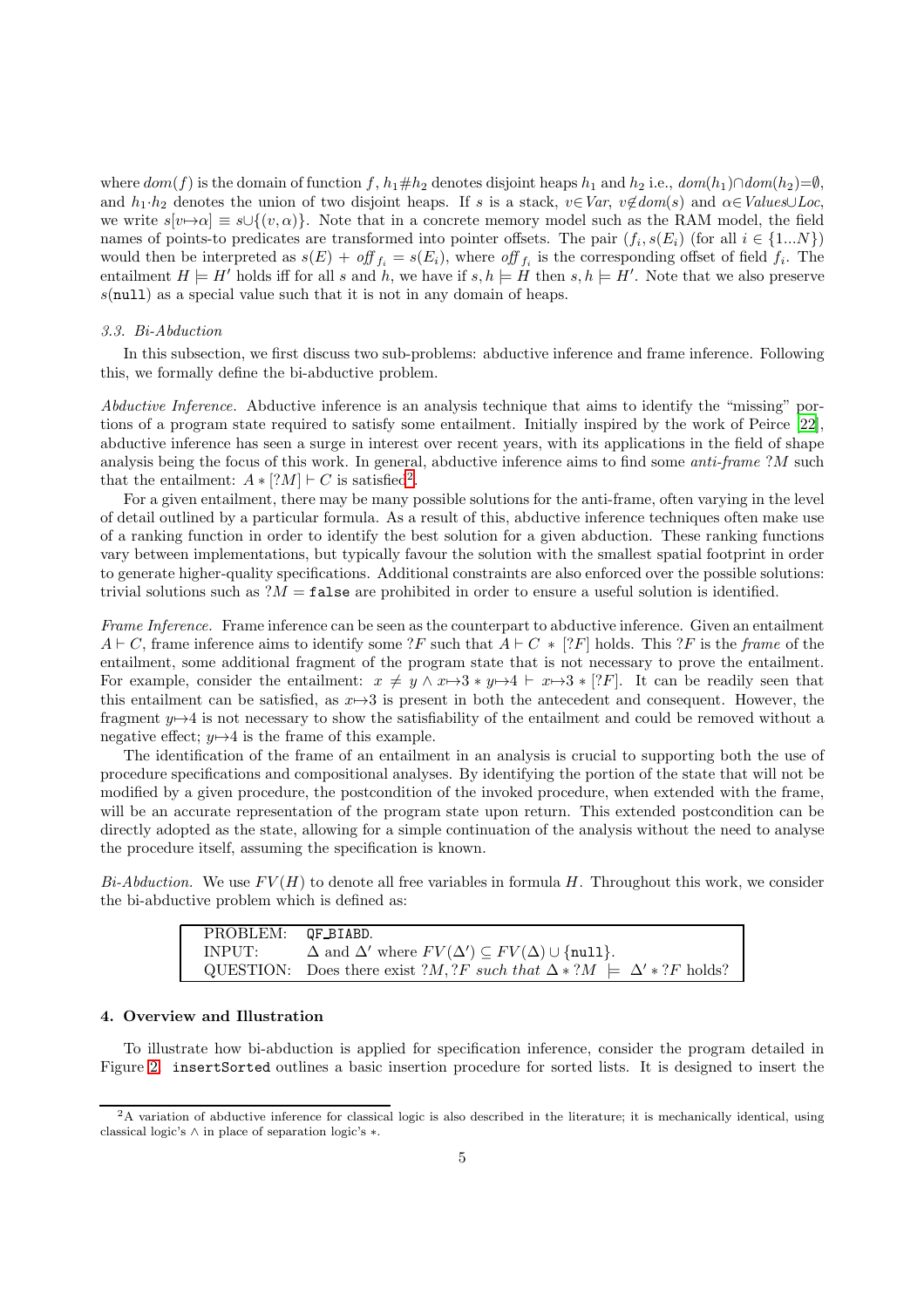```
1 Node insertSorted(Node 1, Node y){
2 //Inf. PRE: sls(1,I,J,null) * y \mapsto [N,K]3 Node p = findPos(1, y.val);4 if (p == null ) {
5 y. next = 1;
6 return y;
 7 }
8 else {
9 y.next = p.next;
10 p. next = y ;
11 return l;
12 }
13 }// Inf . POST :
14 // ret=y \land K < I \land y \mapsto [1, K] * sls (1, I, J, null) \lor15 //ret=1 \land p\neqnull \land A\leqB \land B\ltK \land B\leqC \land K\leqC \land16 // sls(1, I, A, p) * p \mapsto [y, B] * y \mapsto [M, K] * sls(M, C, D, null)17
18 Node findPos(Node 1, int x){
19 // SUMMARY ONLY
20 // Given PRE :
21 / / sls(1, i, j, null);22 // Given POST:
23 //ret=null∧x<i∧sls(l,i,j,null) ∨
24 // A≤B ∧ B < x ∧ B ≤ C ∧ x ≤ C ∧
25 // sls(1, i, A, ret) * ret \mapsto [M, B] * sls(M, C, D, null)26 }
```
Figure 2: Sorted List Insertion

node y into the sorted list rooted at l, preserving the ordering properties of the data structure. Assuming we are given a procedure summary (a specification using Hoare triples) of the procedure findPos, we show how to infer the pre and post of insertSorted at lines 2 and 13.

The inference begins with the precondition emp and proceeds to execute the code at line 3. In order to show that the procedure does not contain a null-dereference error over pointer  $y$ , we call the bi-abductive procedure with the following query:

$$
emp * [?M] \vdash \exists N, K. y \mapsto [N, K] * [?F]
$$

The procedure identifies an anti-frame  $?M \equiv y \mapsto [N, K]$  and the corresponding frame  $?F \equiv \text{emp}$ , leading us to infer that we would execute the procedure with precondition  $y \rightarrow [N, K]$  rather than emp.

We then proceed to the procedure call for **findPos**, using its summary. By means of compositional analysis, we send the following query to the bi-abductive procedure:

$$
y \mapsto [N, K] * [?M] \vdash \exists I, J. \ sls(l, I, J, null) * [?F]
$$

which returns  $?M \equiv \exists I, J.$  sls $(l, I, J, null)$  and  $?F \equiv y \rightarrow [N, K]$ . This inference identifies the fact that in order to satisfy the precondition of findPos, l must be the head of a sorted list and y must be an assigned node with a value field, a state that can intuitively be seen as reasonable. While the anti-frame is spatially conjoined into the insertSorted precondition, the frame is composed with the post of findPos to constitute the post-state of the call. We then continue the execution forward until we obtain the postconditions of the return statements, and so the procedure.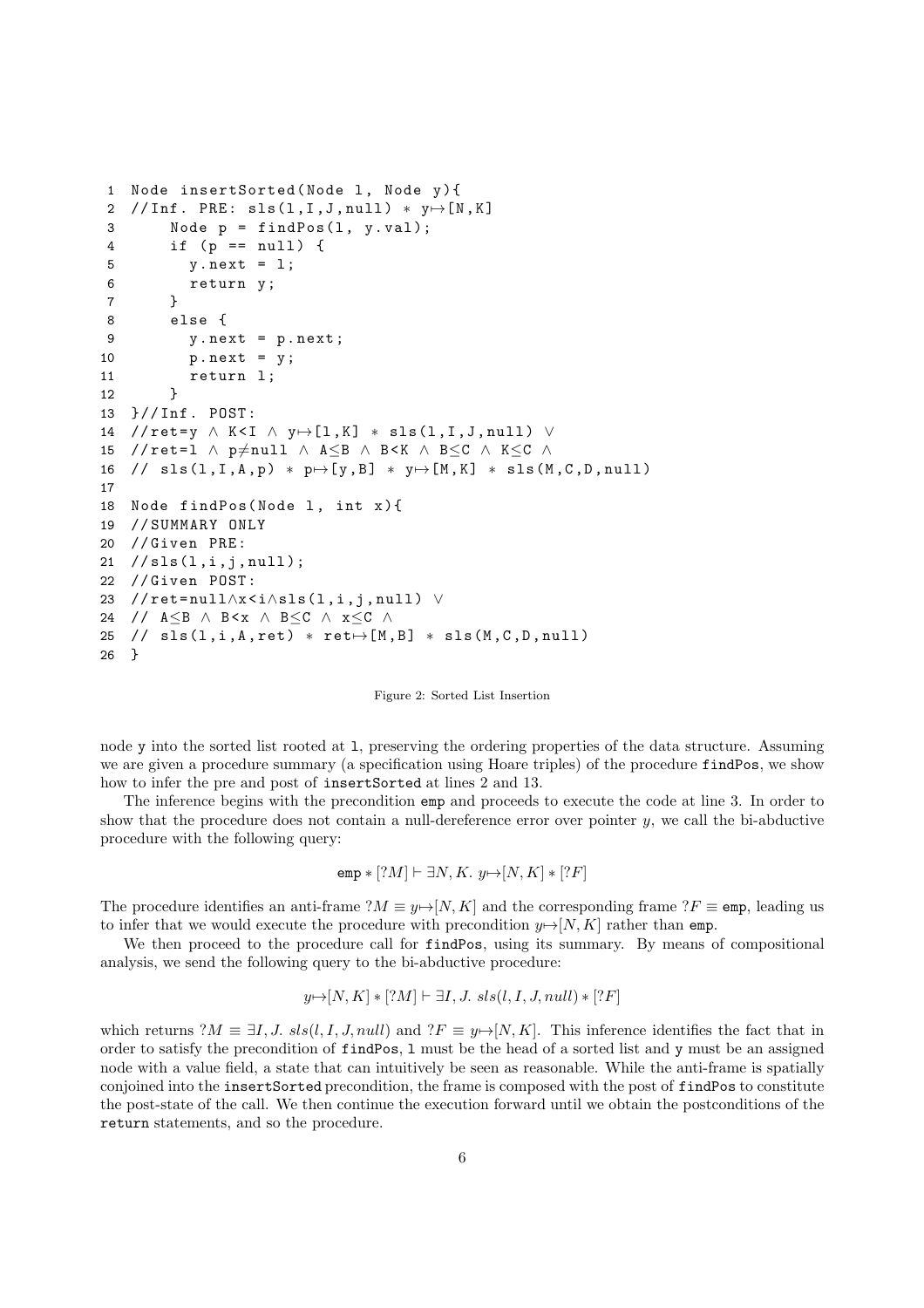### 4.1. Bi-Abductive Procedure

The core of the proposed bi-abductive procedure is a search algorithm that, given some starting entailment, scans through the set of proof rules for a rule that can be applied on the entailment. Once such a rule is identified, it is applied to the entailment to obtain some new sub-goals (and possibly fragments of the frame or anti-frame) until it can make a decision as to whether the entailment holds. All proof rules in our system are checked and applied in a specific order, aiming to ensure the process identifies the weakest possible preconditions and the strongest possible postconditions, while maintaining the validity of the solutions and forbidding trivial or false preconditions. The rules are searched in the following order:

- 1. Firstly, rules in Sect. [5](#page-8-0) are applied exhaustively to unfold all possible scenarios and normalize the antecedent of the input entailment.
- 2. Secondly, rules in Sect. [6](#page-9-0) are applied to match terms across the antecedent and consequent, removing them where possible. If heaps in the two sides are empty, the algorithm returns successfully.
- 3. Lastly, it checks whether or not any rules in Sect. [7](#page-11-0) could be applied to infer an anti-frame and frame. That is to identify portions of heap and pure information missing/immutable from the entailment, moving terms missing from the antecedent to the precondition and moving immutable terms from the antecedent to the postconditions. After that, it repeats the first phase.

The normalization in the first phase is essential for the subsequent two phases. It ensures that every spatial predicate in a normalized formula is precise; that is, given that  $s, h \models H$  and H is in normal form, then for any spatial predicate  $p \in H$ , there exists one and only one sub-heap  $h' \subseteq h$  such that  $s, h' \models p$ . In turn, this precision helps to guide the matching and inference rules, as given a predicate  $p$  on one side of a normalized entailment, there exists one and only one predicate  $p'$  on the other side such that p and p ′ are matched using the rules in the second phase. Furthermore, if we could not find such a predicate  $p'$  in the existing entailment,  $p'$  is eventually missing. The inference rules in the third phase reveal the missing predicates and then add them back to the entailment. This forms the foundation for the inference mechanism in our work.

#### 4.2. A Bi-Abduction Example

We will now demonstrate our technique over an example entailment. This example, shown below, features sorted singly linked lists, with a known root and (non-inclusive) end-point, as well as a known minimum and maximum value. This predicate, discussed in detail in Section [3,](#page-2-1) can be seen in full in Figure [1b.](#page-3-1)

$$
w \mapsto [x, i] * x \mapsto [y, j] * sls(y, k, l, z) * [?M] \vdash sls(x, j, l, z) * z \mapsto \text{null} * [?F]
$$
\n
$$
(1)
$$

Our technique aims to identify whether a given entailment holds, and if not, identify some values for the symbolic heap fragments  $?M$  and  $?F$ . These fragments, named the *anti-frame* and *frame* respectively, when introduced into the initial invalid entailment, will ensure that the now corrected entailment will hold (note that we will omit these placeholders for spacing reasons in this example). In order to achieve this, our technique first aims to convert the entailment into an appropriate normalized form. In this form, predicates in the antecedent will have a singular configuration, ensuring there will be very little ambiguity as to the contents of the program memory. The initial stage of this process is to identify implicit constraints and introduce pure terms in order to ensure that those constraints are explicit in the entailment. Initially, this will produce the entailment:

$$
w \neq \text{null} \land x \neq \text{null} \land w \neq x \land w \rightarrow [x, i] * x \rightarrow [y, j] * sls(y, k, l, z) \vdash sls(x, j, l, z) * z \mapsto \text{null} \tag{2}
$$

In this entailment, the two assigned nodes,  $w$  and  $x$  now have explicit non-null constraints, as any assigned node cannot by definition be null. Similarly, as there are now two separate, non-null, non-empty spatial terms, these two variables cannot be aliases, and so an inequality between the two is also introduced. These terms ensure that certain contradictory inferences are detected, or in some cases prevented, and ensuring that invalid branches do not progress.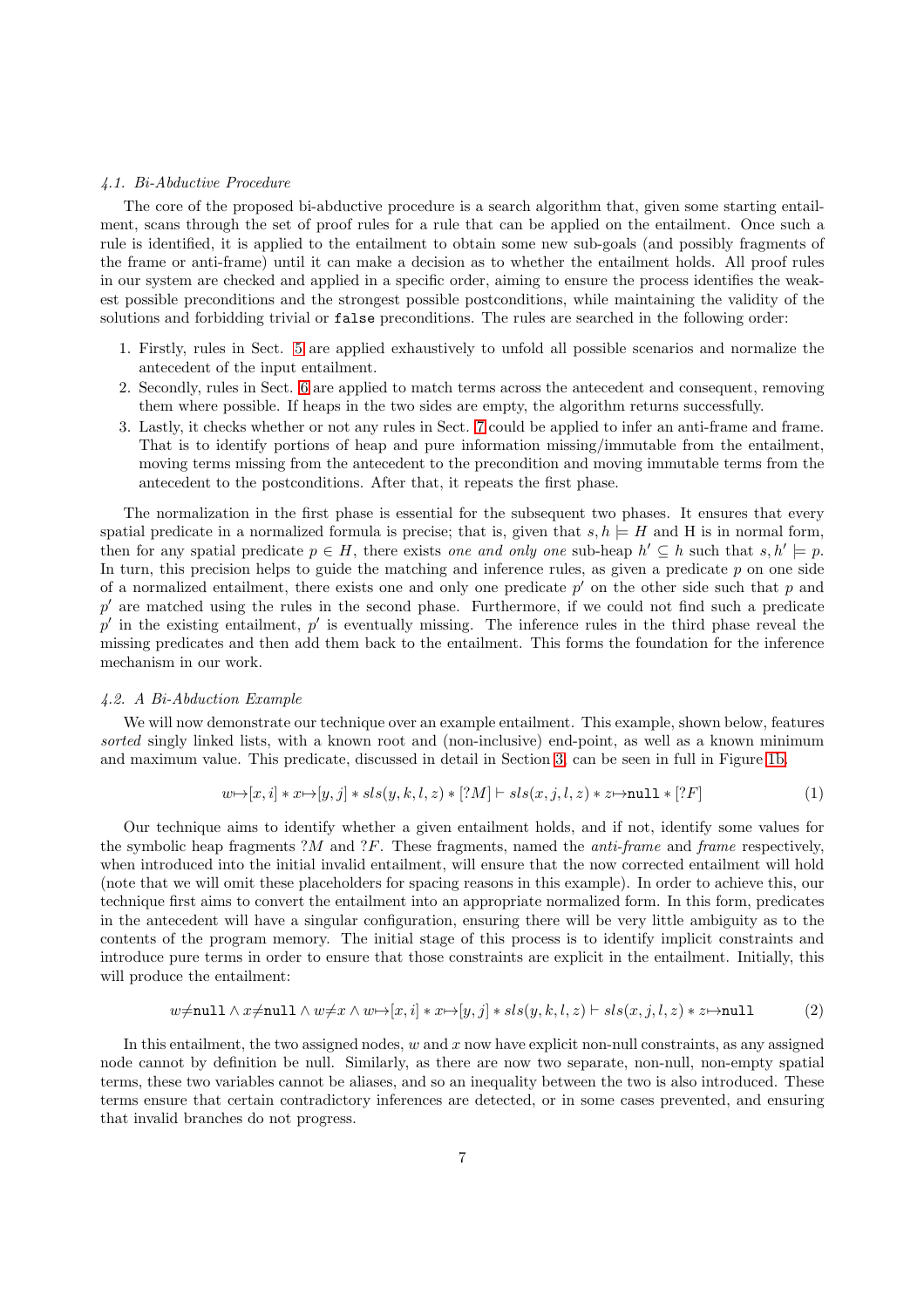Following this, the next key part of this transformation is to force any shape predicates (in this case, the sls predicate) into either the base case, indicating that the predicate is equivalent to an empty heap, or the recursive case, ensuring that the predicate refers to at least a single assigned node in memory. In order to achieve this, we apply a form of the excluded middle rule, identifying equalities and disequalities such that the entailment will only permit one of the two cases of the shape predicate. This process will also create branches in the entailment, one for each configuration of the shape predicate, allowing for the exploration of all possible states of the data structure. For this example, the two produced branches are as follows:

$$
w \neq \texttt{null} \land x \neq \texttt{null} \land x \neq w \land y \neq z \land w \mapsto [x, i] * x \mapsto [y, j] * sls(y, k, l, z) \vdash sls(x, j, l, z) * z \mapsto \texttt{null} \tag{3}
$$

$$
w \neq \texttt{null} \land x \neq \texttt{null} \land x \neq w \land y = z \land w \mapsto [x, i] * x \mapsto [y, j] * sls(y, k, l, z) \vdash sls(x, j, l, z) * z \mapsto \texttt{null} \tag{4}
$$

Entailment 3 represents the case in which the sorted list is non-empty, and Entailment 4 represents the case in which the predicate is empty. The inclusion of the equality (or inequality) between  $y$  and z ensures that, when expanded, the predicate definition can only permit one of the cases to hold, thus eliminating the other from that branch of the entailment. From this point, the illustration focuses on Entailment 3, the recursive case. The technique proceeds onwards, identifying a small number of further constraints: first, as the sls predicate is non-empty, y, the head of that list must be non-null. Secondly, as in the earlier stages, constraints enforcing the non-aliasing of  $y$  with the other non-null variables are identified, and finally, in order to ease further inference, the ordering constraint between the minimum and maximum values in the predicate is also expressed as a separate constraint. Introducing these constraints into the entailment concludes the normalisation phase, as the resulting antecedent can now only refer to a single heap configuration. The fully normalised entailment is as follows:

$$
w \neq \text{null} \land x \neq \text{null} \land y \neq \text{null} \land x \neq w \land y \neq w \land y \neq x \land y \neq z \land k \leq l \land w \mapsto [x, i] * x \mapsto [y, j] * sls(y, k, l, z)
$$
  
 
$$
\vdash sls(x, j, l, z) * z \mapsto \text{null}
$$
 (5)

Once no further normalisation can take place, the system will begin to match and subtract spatial components of the entailment, aiming to reduce the entailment to an empty heap. Initially, the procedure will match the node  $x\mapsto[y, j]$  against the sls predicate in the consequent, recognising that they share a head variable. The procedure will then implicitly unfold the predicate, match the concrete node with the freshly concretized node in the consequent and subtract both from the entailment.

$$
w \neq \text{null} \land x \neq \text{null} \land y \neq \text{null} \land x \neq w \land y \neq w \land y \neq x \land y \neq z \land k \leq l \land w \rightarrow [x, i] * sls(y, k, l, z)
$$
  
 
$$
\vdash j \leq k \land sls(y, k, l, z) * z \mapsto \text{null}
$$
 (6)

The procedure would also repeat any normalisation steps at this stage, but no such steps are needed in this example. Following this, another match is identified, recognising that there are identical spatial terms on each side of the entailment:  $sls(y, k, l, z)$ . As the predicates are identical, there is no need to unfold either of the predicates, and so both terms are simply removed, leaving the entailment

$$
w \neq \text{null} \land x \neq \text{null} \land y \neq \text{null} \land x \neq w \land y \neq w \land y \neq x \land y \neq z \land k \leq l \land w \mapsto [x, i] \vdash j \leq k \land z \mapsto \text{null} \tag{7}
$$

At this stage, there are no further matches that can be made with the remaining terms, both spatial and pure. As a result, the procedure continues on to attempting to infer some aspect of the antecedent or consequent that would allow for the proof to continue. In this case, the only solution is to recognise that the remaining spatial nodes are part of the frame and anti-frame. To handle this, the procedure applies inference rules that record the relevant terms as part of either the frame or anti-frame, and removes them from the entailment. In this manner, the remaining nodes are subtracted from the entailment, and are tracked separately as part of either  $?M$  or  $?F$ . After applying these rules, only pure terms remain:

$$
w \neq \text{null} \land x \neq \text{null} \land y \neq \text{null} \land x \neq w \land y \neq w \land y \neq x \land y \neq z \land k \leq l \vdash j \leq k
$$
 (8)

As there is no overlap between these pure terms, and no further refinement or subtractions can be made, the procedure concludes that these pure terms are part of the frame and anti-frame. Applying a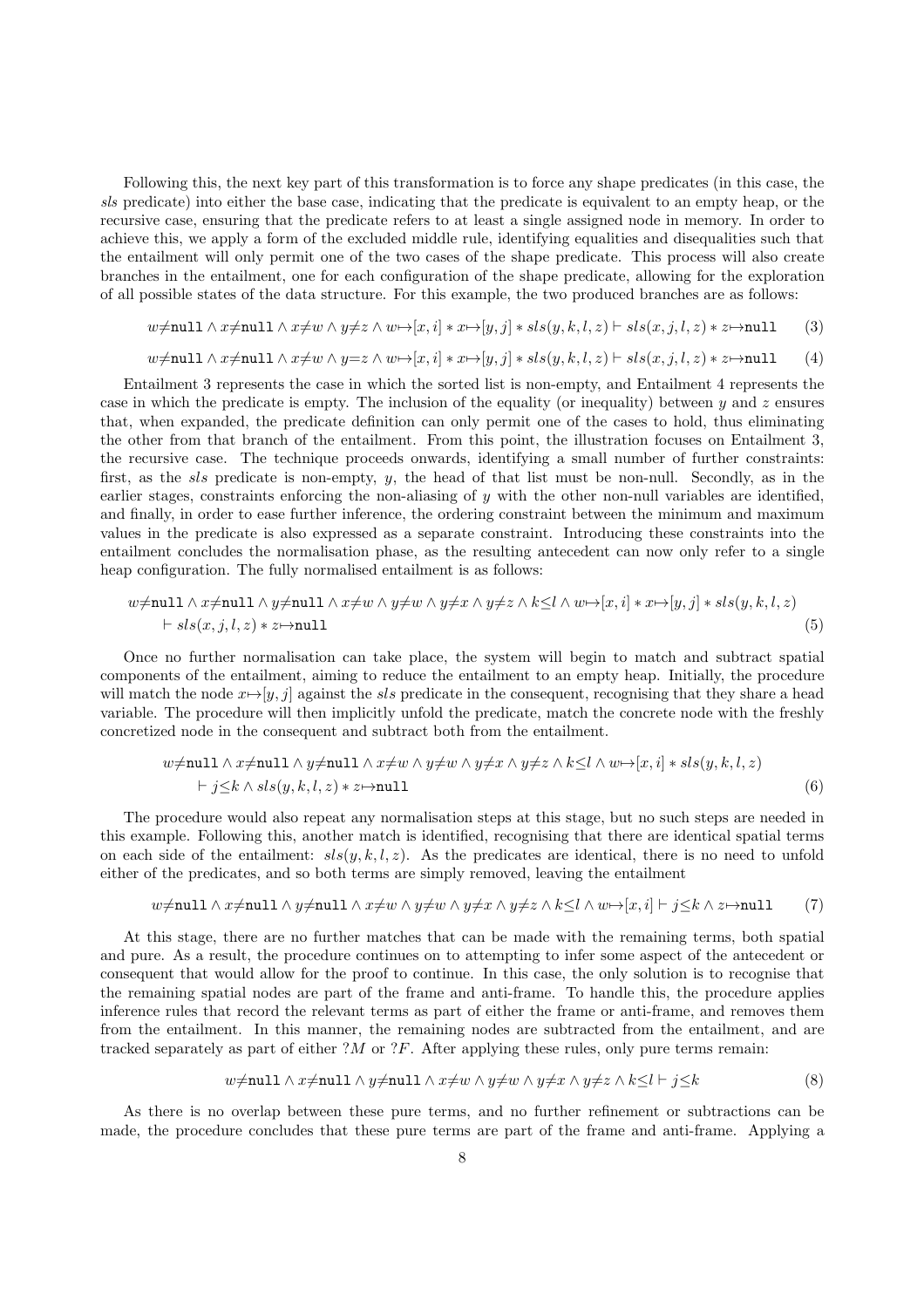final inference rule, all remaining pure terms are recoreded as part of the relevant inferred fragment and subtracted from the entailment, reducing it to true∧emp ⊢ true∧emp and ending the proof of this branch.

From here, the procedure backtracks to the second branch produced by the case-split over the predicate and repeats this process. The proof proceeds in a highly similar manner, with one significant exception: immediately following the branching caused by splitting the entailment, the produced equality is applied to the whole entailment. The result:

$$
w \neq \text{null} \land x \neq \text{null} \land x \neq w \land w \rightarrow [x, i] * x \rightarrow [y, j] * sls(y, k, l, y) \vdash sls(x, j, l, y) * z \mapsto \text{null} \tag{9}
$$

includes an sls predicate where both the start and end point are identical. In this case, the predicate equates to emp, causing the procedure will subtract the predicate and introduce an equality over the values in order to preserve that information. This eliminates both list fragments much earlier in the proof, accelerating the eventual conclusion of the branch.

Once all branches in the proof have been completed, the procedure collects all fragments of the anti-frame and propagates them back to the initial entailment, and gathers the final resulting frame from each branch in a similar way. Once substituted back into the initial entailment, we obtain the final outputs:

$$
\begin{array}{l} z\neq \texttt{null} \wedge j\leq k \wedge w \mapsto [x,i]*x \mapsto [y,j] \mapsto sls(y,k,l,z)*z \mapsto \texttt{null}\\ \vdash w\neq \texttt{null} \wedge x\neq \texttt{null} \wedge y\neq \texttt{null} \wedge x\neq w \wedge y\neq w \wedge y\neq x \wedge y\neq z \wedge k \leq l \wedge w \mapsto [x,i]*sls(x,j,l,z)*z \mapsto \texttt{null}\\ \end{array}
$$

$$
l = k \land y = z \land y \neq \texttt{null} \land j \leq l * w \mapsto [x, i] * x \mapsto [y, j] * z \mapsto \texttt{null} * sls(y, k, l, z)
$$
  
 
$$
\vdash l = k \land y = z \land x \neq \texttt{null} \land w \neq \texttt{null} \land x \neq w \land w \mapsto [x, i] * sls(x, j, l, z) * z \mapsto \texttt{null}
$$

In the following sections, we will go into further details as to the purpose of each stage of our procedure, as well as the the design and utilisation of the inductive rules of those stages. For the normalisation stage, Section [5](#page-8-0) describes its purpose in greater detail, as well as presenting the rules employed to transform entailments into that normalised form. For the core matching and subtraction stage, Section [6](#page-9-0) outlines the rules, aims and processes of that step of our procedure. Finally, Section [7](#page-11-0) presents our inference rules, and discusses both their use and design intentions.

#### <span id="page-8-0"></span>5. Unfolding and Normalization

In this section, we will discuss the design of our normal form, as well as the design and usage of the corresponding normalisation rules, which are detailed in Figure [3.](#page-9-1) In the definition of our normal form, we utilise a small number of shorthand symbols to represent a range of values: the symbol  $op(E)$  denotes one of the separation logic expressions supported by our system, namely  $E \mapsto [\rho], \, ls(E, F), \, sls(E, V, V', F), \, tree(E)$  and  $stree(E, V, V')$ . Additionally, the guard  $G(op(E))$  is defined as  $G(E \mapsto [\rho]) \stackrel{\text{def}}{=} \text{true}, G(ls(E, F)) \stackrel{\text{def}}{=} E \neq F$ ,  $G(sls(E, V, V', F)) \stackrel{\text{def}}{=} E \neq F$ ,  $G(tree(E)) \stackrel{\text{def}}{=} E \neq \text{null}$ ,  $G(stree(E, V, V')) \stackrel{\text{def}}{=} E \neq \text{null}$ , and describes the condition that will enforce non-empty properties over the corresponding  $op$ . The conditions of the normal form itself are defined as follows:

**Definition 1 (Normal Form).** A formula  $\Pi \wedge \Sigma$  is in normal form (NF for short) if:

- 1.  $op(E) \in \Sigma$  implies  $G(op(E)) \in \Pi$ .
- 2.  $op(E) \in \Sigma$  and  $G(op(E)) \in \Pi$  imply  $E \neq null \in \Pi$ .
- 3.  $op_1(E_1) * op_2(E_2) \in \Sigma$ ,  $G(op_1(E_1)) \in \Pi$ , and  $G(op_2(E_2)) \in \Pi$  imply  $E_1 \neq E_2 \in \Pi$ .
- 4.  $E_1 = E_2 \notin \Pi$ .
- 5.  $E\neq E \notin \Pi$ .
- 6.  $\Pi$  is satisfiable.

If  $\Delta$  is in NF and for any s and h such that  $s, h \models \Delta$ , dom(h) is uniquely defined by s. A bi-abductive entailment is in NF if its antecedent is in NF.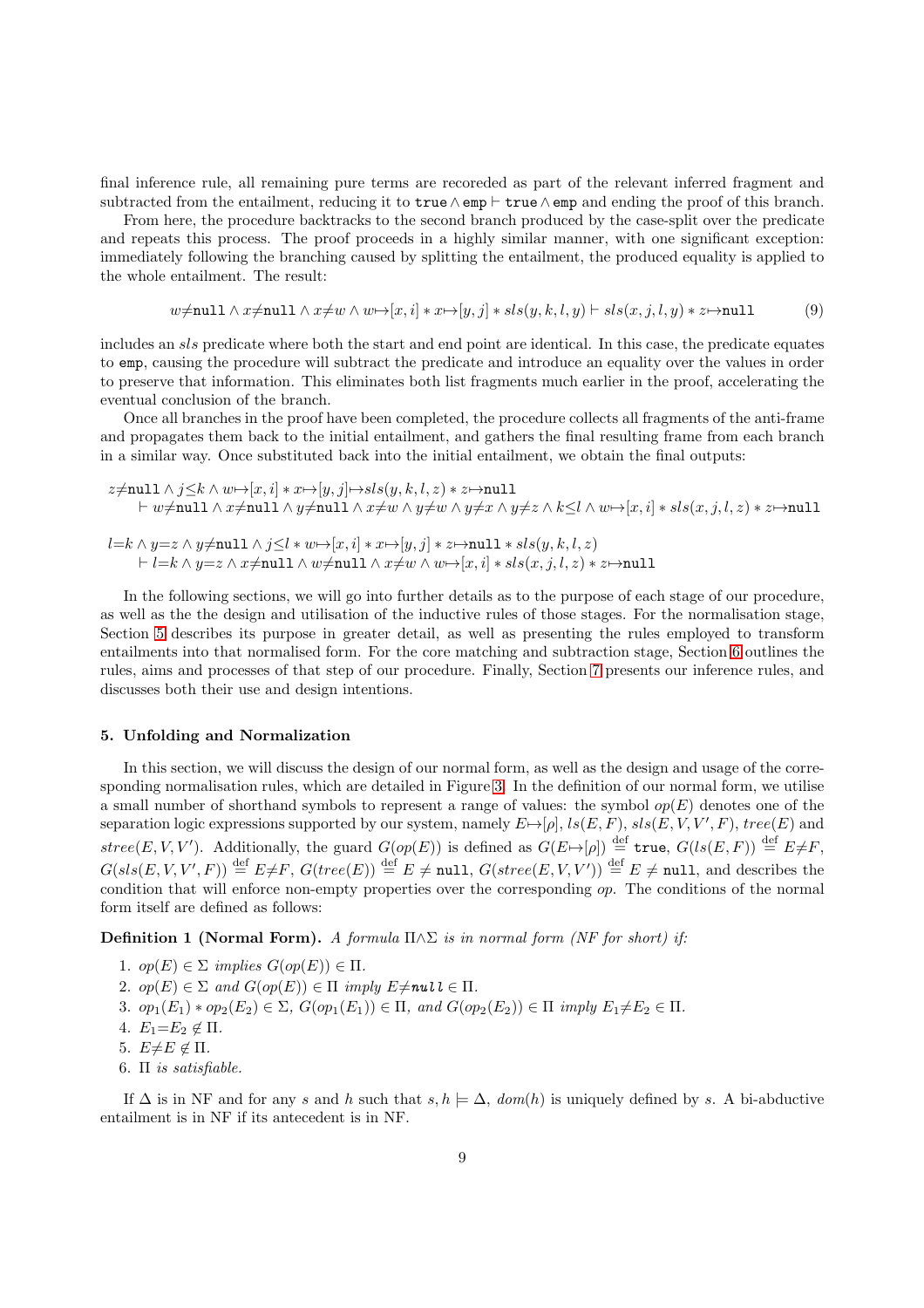<span id="page-9-1"></span>

Figure 3: Normalization Rules for Bi-Abduction

Figure [3](#page-9-1) shows the inference rules used by our system to transform a bi-abductive entailment into it's NF. For the first condition of NF, we apply EXCLUDE-MIDDLE. This rule splits the case in the entailment, identifying formulas that force a shape predicate into either its base or recursive case, due to contradicting pure constraints. The proof then branches, one branch enforcing the base case, and one enforcing the recursive case. For the second condition of  $NF$ , NODE-EX explicates the fact that given a heap  $h$ , for any  $l \in dom(h)$ , then  $l \neq \text{null}$ . For the third condition of NF, NODEs-EX explicates the semantics of the separating conjunction ∗: given a heap h, for any  $l_1, l_2 \in dom(h)$ , then  $l_1 \neq l_2$ . For the fourth condition of NF, while LIDENT= discards redundant equalities, LS-LBASE, SLS-LBASE, TREE-LBASE and STREE-LBASE concretises the inductive predicates with its base case prior to applying any corresponding substitution. While the fifth condition of NF could be checked syntactically, the sixth would be performed using an SMT solver such as Z3 [\[23\]](#page-21-21).

Transforming the bi-abduction problem into it's normalised form is a key stage of our technique. By normalising the entailment, ambiguity in the entailment is eliminated and any potential contradictions are identified. This precise representation is critical to the effectiveness of our rules.

# <span id="page-9-0"></span>6. Matching and Subtraction

We will now discuss the process of matching and subtraction in our technique, alongside the rules underpinning this design. At it's core, this second phase of the search is aimed at identifying and resolving equivalent and overlapping segments of the entailment, aiming to reduce both sides of the entailment to emp. The subtraction rules, detailed in Figure [4,](#page-10-0) aim to achieve this goal in one of three ways, with each rule grouped according to manner in which the rule operates.

The first group consists of decision rules, EMP and IDENT and are defined as follows:

$$
\frac{\textbf{[EMP]}}{\Pi \wedge \texttt{emp} * [\texttt{true} \wedge \texttt{emp}] \vdash \texttt{true} \wedge \texttt{emp} * [\Pi \wedge \texttt{emp}]}
$$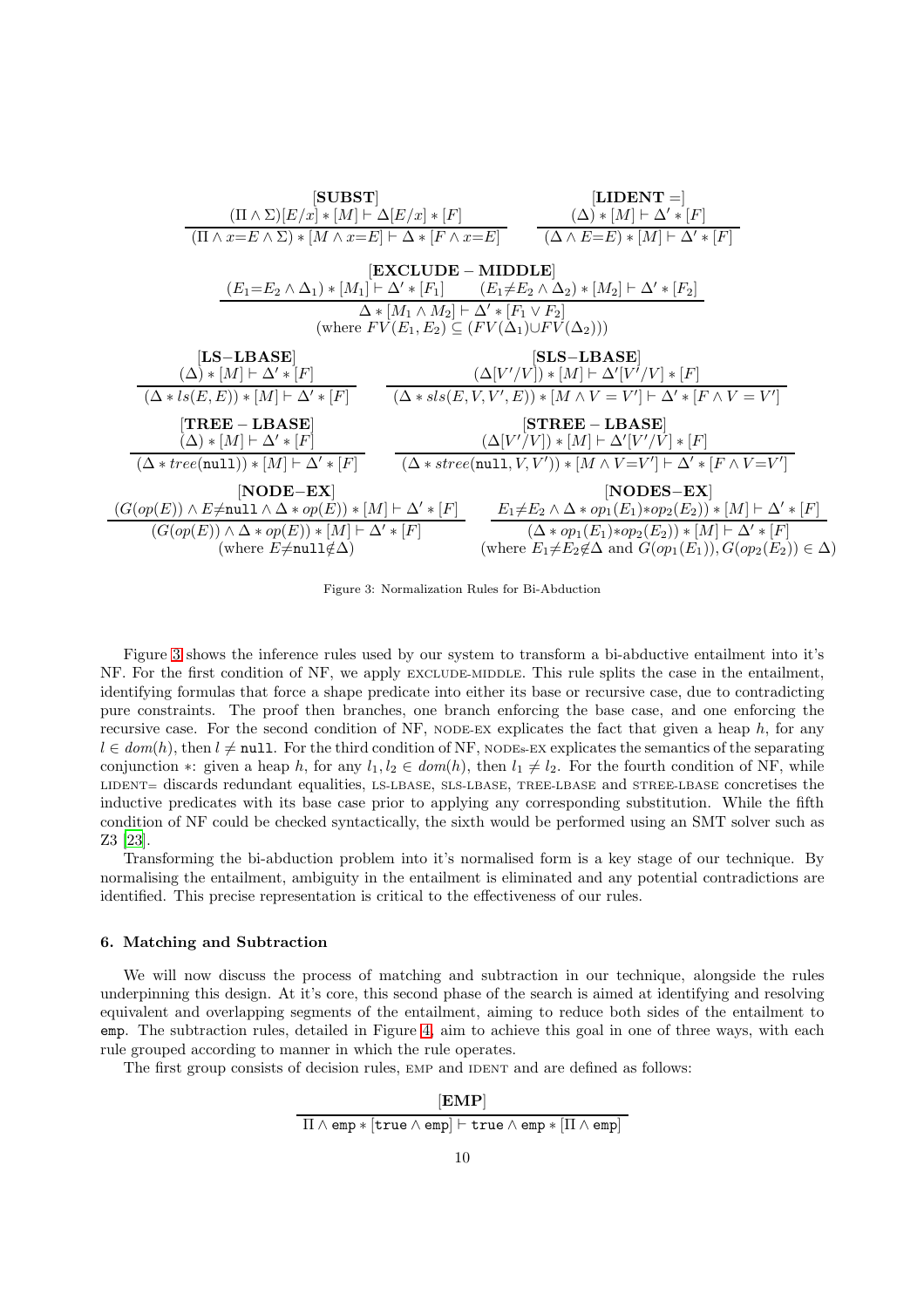<span id="page-10-0"></span>

| $[RIDENT =]$                                                                                                                                                                                                                                                               | $[*-INTRODUCTION]$                                                                                                                                                                                                                                                                                     |                                                                                                                                                                                                                                                                              |
|----------------------------------------------------------------------------------------------------------------------------------------------------------------------------------------------------------------------------------------------------------------------------|--------------------------------------------------------------------------------------------------------------------------------------------------------------------------------------------------------------------------------------------------------------------------------------------------------|------------------------------------------------------------------------------------------------------------------------------------------------------------------------------------------------------------------------------------------------------------------------------|
|                                                                                                                                                                                                                                                                            | $\Delta * [M] \vdash \Delta' * [F] \qquad \qquad \Sigma * [M_1] \vdash \Sigma' * [F_1] \qquad \qquad \Pi \wedge \Sigma_1 * [M_2] \vdash \Pi' \wedge \Sigma_2 * [F_2]$                                                                                                                                  |                                                                                                                                                                                                                                                                              |
| $\Delta * [M] \vdash \Delta' \wedge E = E * [F]$                                                                                                                                                                                                                           | $\Pi \wedge \Sigma * \Sigma_1 * [M_1 * M_2] \vdash \Pi' \wedge \Sigma' * \Sigma_2 * [F_1 * F_2]$                                                                                                                                                                                                       |                                                                                                                                                                                                                                                                              |
| [HYPOTHESIS]<br>$\Pi \wedge \Sigma * [M] \vdash \Pi'' \wedge \Sigma' * [F]$<br>$\Pi \wedge \Sigma * [M] \vdash \Pi' \wedge \Pi'' \wedge \Sigma' * [F]$<br>(where $\Pi \Rightarrow \Pi'$ )                                                                                  | $[LS-BASE]$<br>$\Delta * [M] \vdash \Delta' * [F]$                                                                                                                                                                                                                                                     | $[TREE - BASE]$<br>$(\Delta) * [M] \vdash \Delta' * [F]$<br>$\Delta * [M] \vdash \Delta' * ls(E, E) * [F]$ $\Delta * [M] \vdash \Delta' * tree(\text{null}) * [F]$                                                                                                           |
| $[SLS-BASE]$<br>$\Delta * [M] \vdash \Delta' [V'/V] * [F]$<br>$\Delta * [M] \vdash \Delta' * sls(E, V, V', E) * [F \wedge V = V'] \quad \Delta * [M] \vdash \Delta' * \text{stree}(\text{null}, V, V') * [F \wedge V = V']$                                                |                                                                                                                                                                                                                                                                                                        | $[\textbf{STREE} - \textbf{BASE}]$<br>$\Delta * [M] \vdash \Delta' [V'/V] * [F]$                                                                                                                                                                                             |
| $[SLS - REC(Node)]$<br>$\Delta * [M] \vdash \exists V_2. V_1 \leq V_2 \land \Delta' * sls(E_2, V_2, V_3, E_3) * [F]$<br>$\Delta * E_1 \rightarrow [E_2, V_1] * [M] \vdash \Delta' * sls(E_1, V_1, V_3, E_3) * [F]$<br>(where $E_1 \rightarrow [E_2, V_1] \notin \Delta'$ ) |                                                                                                                                                                                                                                                                                                        | $[LS - REC(Node)]$<br>$\Delta * [M] \vdash \Delta' * ls(E_2, E_3) * [F]$<br>$\Delta * E_1 \mapsto [E_2] * [M] \vdash \Delta' * ls(E_1, E_3) * [F]$<br>(where $E_1 \mapsto [E_2] \notin \Delta'$ )                                                                            |
| $[{\bf R}-{\bf E}{\bf X}]$<br>(where $V' \in FV(\Delta)$ )                                                                                                                                                                                                                 | $[TREE - REC(Node)]$<br>$\Delta * [M] \vdash \Delta'[V'/V] * [F] \qquad \Delta * [M] \vdash \Delta' * tree(l) * tree(r) * [F]$<br>$\Delta * [M] \vdash \exists V. \ \Delta' * [F] \qquad \Delta * E \mapsto [l, r] * [M] \vdash \Delta' * tree(E) * [F]$<br>(where $E \mapsto [l, r] \notin \Delta'$ ) |                                                                                                                                                                                                                                                                              |
|                                                                                                                                                                                                                                                                            | $[\text{STREE} - \text{REC}(\text{Node})]$<br>$\Delta * [M] \vdash V_1 \leq V_2 \land V_2 \leq V_3 \land \Delta' * \mathit{stree}(l, V_1, V_2) * \mathit{stree}(r, V_2, V_3) * [F]$                                                                                                                    |                                                                                                                                                                                                                                                                              |
|                                                                                                                                                                                                                                                                            | $\Delta * E_1 \rightarrow [l, r, V_2] * [M] \vdash \Delta' * \text{stree}(E_1, V_1, V_3) * [F]$<br>(where $E_1 \mapsto [l, r, V_2] \notin \Delta'$ )                                                                                                                                                   |                                                                                                                                                                                                                                                                              |
| $[LS-REC]$<br>$\Delta * [M] \vdash \Delta' * ls(E_2, E_3) * [F]$<br>$\Delta * ls(E_1, E_2) * [M] \vdash \Delta' * ls(E_1, E_3) * [F]$<br>(where $E_3$ is dangling & $ls(E_1, E_2) \notin \Delta'$ )                                                                        |                                                                                                                                                                                                                                                                                                        | $[SLS-REC]$<br>$\Delta * [M \vdash \exists V_2. V' \leq V_2 \land \Delta' * sls(E_2, V_2, V_3, E_3) * [F]$<br>$\Delta * sls(E_1, V_1, V', E_2) * [M] \vdash \Delta' * sls(E_1, V_1, V_3, E_3) * [F]$<br>(where $E_3$ is dangling & $sls(E_1, V_1, V', E_2) \notin \Delta'$ ) |
|                                                                                                                                                                                                                                                                            |                                                                                                                                                                                                                                                                                                        |                                                                                                                                                                                                                                                                              |

Figure 4: Subtraction Rules for Bi-Abduction

# [IDENT]

### $\Delta * [\mathtt{true} \wedge \mathtt{emp}] \vdash \Delta * [\mathtt{true} \wedge \mathtt{emp}]$

Both of these axioms are applied only in a situation where the search can be ended. EMP is applied whenever the antecedent contains only pure constraints and the consequent is empty, carrying forwards those pure terms into the frame, preserving those additional constraints for future use. IDENT is applied only when the antecedent and the consequent are identical, matching and removing all terms, and ending the search. As both sides are identical in this case, no additional terms are inferred, leaving the frame and anti-frame unchanged.

The second group describes rules that seek to reduce the size of the entailment (Definition [2,](#page-13-2) Section [8\)](#page-13-0) by subtracting matching sub-formulae from each side, and are presented in Figure [4.](#page-10-0) Two rules, RIDENT= and HYPOTHESIS focus on removing pure formulae from the entailment via elimination of trivial and matching expressions, respectively. While  $RIDENT =$  simply removes the trivial term,  $HYPOTHESIS$  identifies a sub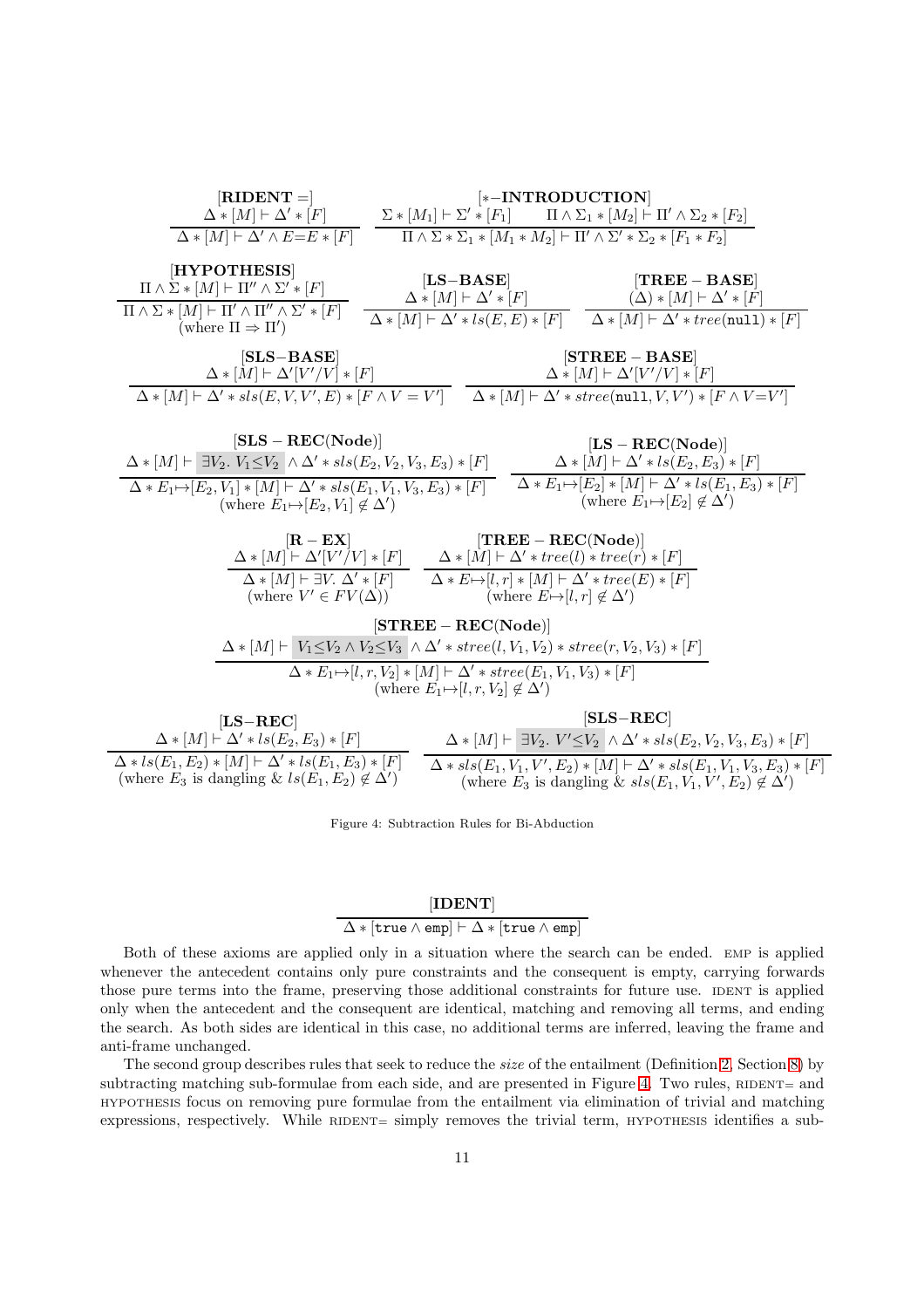formula of pure terms from the antecedent that implies a sub-formula in the consequent, removing the sub-formula and maintaining the terms in the antecedent. \*-INTRODUCTION operates in a similar manner to HYPOTHESIS, identifying and separating out spatial terms that entail each other, directly or otherwise. Unlike HYPOTHESIS, however, \*-INTRODUCTION creates a new branch in the proof, aiming to demonstrate the entailment holds explicitly, and allowing for indirect equivalences as a result. We also include a rule to concretise existentially-quantified terms in the consequent, R-EX. This rule specifically replaces the existential variable in the consequent with a free variable selected from the antecedent, with the intent of allowing for further subtraction of terms.

The bulk of the remaining rules in this group are specialised unfolding and subtraction rules, targeted at specific shape predicates. BASE rules identify and eliminate shape predicates that are equivalent to emp, preserving any additional relations enforced by the definition. Rules REC and REC (Node) aim to identify, unfold and subtract any overlapping spatial formulae, preserving any implicit constraints and maintaining any unaffected fragments, where necessary. REC rules target scenarios with two overlapping spatial predicates, and REC (Node) rules target a points-to term that overlaps with a specific shape predicate. As an example, the rule SLS-REC would be applied to scenarios in which an SLS predicate in the antecedent is found to have the same head pointer as an SLS predicate in the consequent, as in  $sl(x, i, j, y) \vdash sls(x, i, k, z)$ . Rules targeting other data structures would be utilised in the same way.

The third group consists of the two following rules:

$$
[\mathbf{LS} - \mathbf{GENERALIZE}]
$$
\n
$$
\frac{V \leq V' \land \Delta * [M] \vdash \Delta' * ls(E_2, E_3) * [F]}{\Delta * sls(E_1, V, V', E_2) * [M] \vdash \Delta' * ls(E_1, E_3) * [F]}
$$
\n(where sls(E, V, V', E')  $\notin \Delta')$ \n  
\n[tree - \mathbf{GENERALIZE}]  
\n
$$
\frac{V \leq V' \land \Delta * [M] \vdash \Delta' * [F]}{\Delta * stree(E, V, V') * [M] \vdash \Delta' * tree(E) * [F]}
$$
\n(where stree(E, V, V')  $\notin \Delta')$ 

These two rules inductively generalize ordering constraints in the LHS such that the matching between the two could be successful. In our system, a sorted linked list indirectly entails a basic singly-linked list between the same points due to the fact that by our definition, all sorted lists are simple singly-linked lists at the structural level. This fact could be easily proved by inductively unfolding both predicates and eliminating the matching nodes. LS-GENERALIZE fires when a sorted list in the antecedent of the entailment shares a head node with a simple singly-linked list on the consequent, and essentially abstracts the ordering information away from the sorted list, leaving only the spatial information; a singly-linked list. TREE-GENERALIZE operates in the same manner.

The normalisation and subtraction rules of our system are sufficient to prove that a given valid entailment holds. However, should an entailment be invalid, with either some aspect of the symbolic heap missing or extra, these rules will not be enough, and our search must continue on to our inference rules.

# <span id="page-11-0"></span>7. Inference

When normalisation and subtraction rules are insufficient to continue the proof search, the search aims to find a applicable rule within our set of inference rules. The rules within this set aim to identify a relevant fragment of the anti-frame or frame, determined by the current state of the entailment, that will satisfy some extra or missing term that cannot be resolved by the previous rules. These identified fragments are introduced into the relevant part of the entailment, and are matched against the existing terms, eliminating such matches where possible. All of the identified fragments are maintained during the search, with any fragment of the frame being propagated forwards and the fragments of the anti-frame collected and propagated backwards, producing the final specification. As with the other rule groups, once an appropriate rule match is found, the search will loop back to the beginning of the rule search; this approach ensures that the inference rules are applied only when absolutely necessary.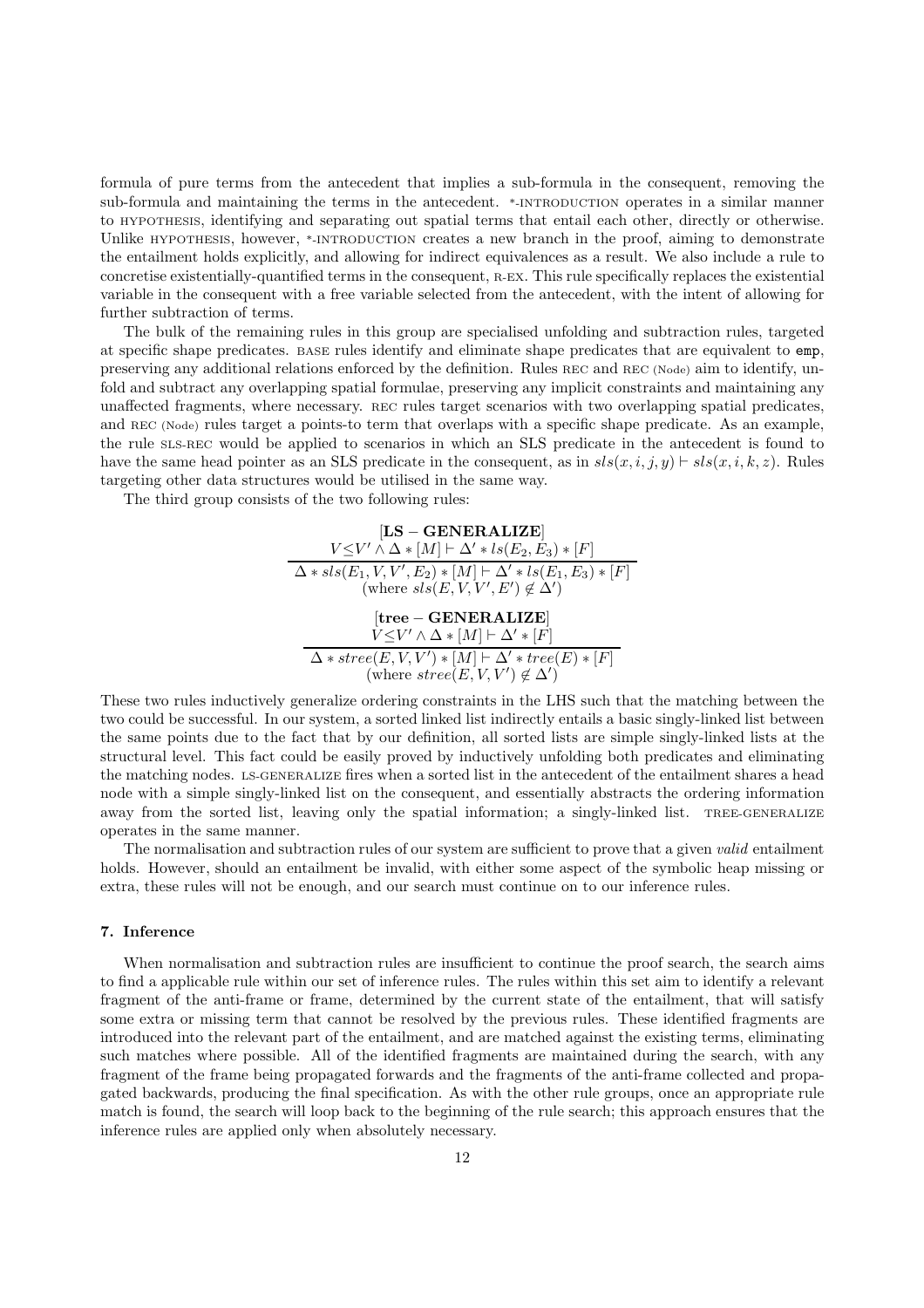<span id="page-12-0"></span>

Figure 5: Inference Rules for Combined Domain

The proof rules for inference are shown in Figure [5.](#page-12-0) INF-PURE is the final axiom in our core system, and is applied whenever both sides of the entailment consist of pure terms only. INF-PURE identifies that all remaining pure terms do not have a direct or indirect match, and moves all remaining pure terms in the antecedent into the frame, and all remaining pure terms in the consequent into the anti-frame, ending the search. Important to note is that the side-condition of the rule implies that we will never infer a trivial pure constraint. INF-→ infers the unification of constraints over fields such that two points-to predicates could be matched. This new equality is introduced into the anti-frame and antecedent, and the now matched predicates are removed. INF-SLS and INF-LS identify overlap between an SLS or LS predicate in the antecedent and subtract it from the entailment. The rules also infer the constraints required to allow for this subtraction, adding any inferred terms to the anti-frame and antecedent. In the case of INF-SLS, this may also include the ordering constraints.

In order to maintain the validity of the sorted list predicates, both SLS-REC\* and INF-SLS take additional steps to ensure that the order of the sorted list is preserved throughout the application of the rule. In this case, this means the identification of a suitable ordering constraint between the sorted list and other spatial predicates. Unlike the inequality between the two end-points, however, this ordering constraint is not abduced from the application of the rule, as it is implicit inside the sorted list predicate throughout. Instead, the ordering constraint is simply made explicit by the application of the rule. For the INF-SLS rule, the ordering constraint is immediately added to the known symbolic state, working under the assumption that the logical variable  $X$  refers to a node with a value field, required for the correctness of the  $sls$  predicate that remains. For SLS-REC\*, the ordering constraint becomes an additional constraint in the consequent of the entailment, requiring proof that the ordering relation is satisfied in order to prove the overall entailment. The inference of these ordering constraints may be performed through INF-PURE afterwards, if needed. While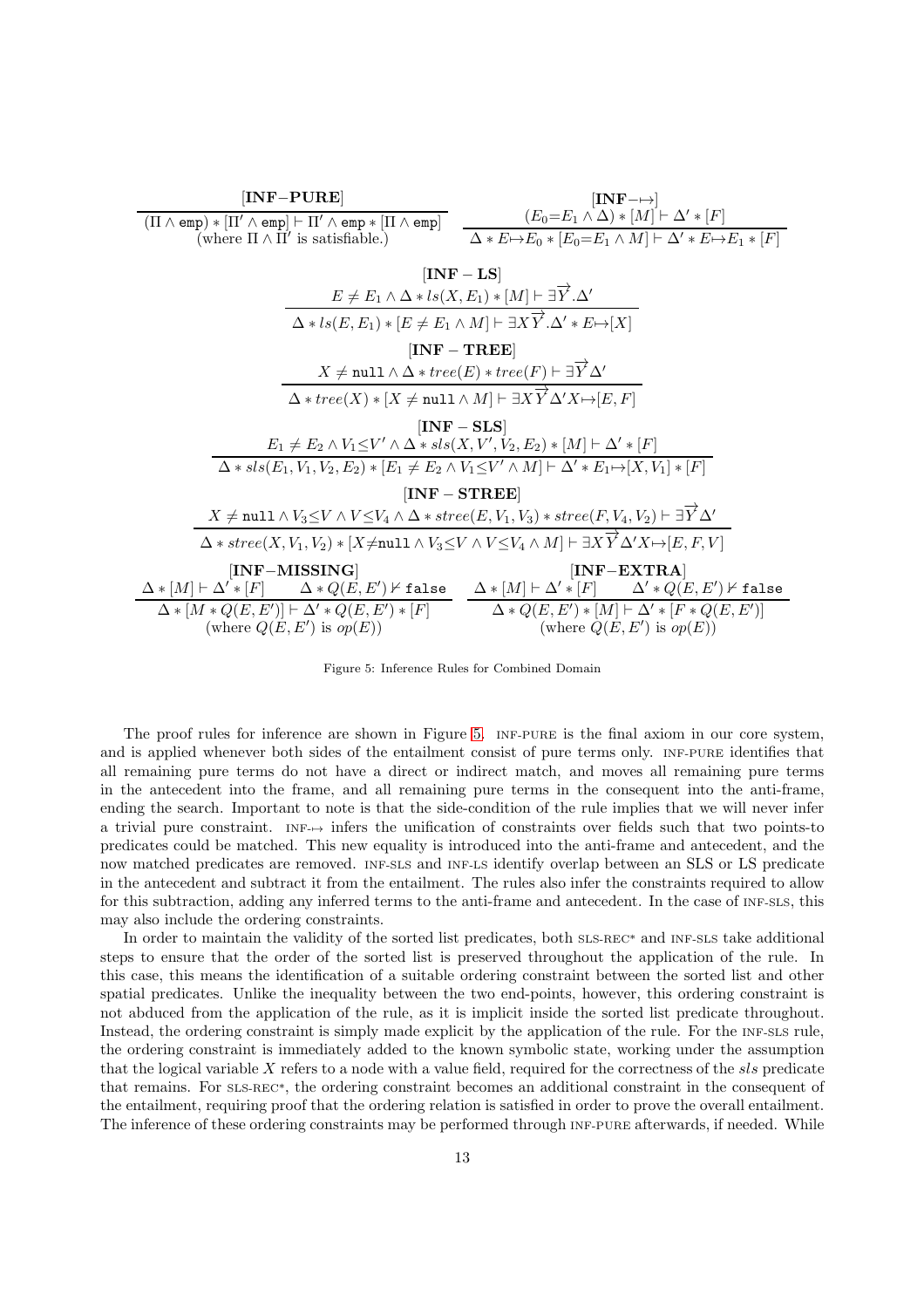this may initially seem to be a useful aspect in ensuring the soundness of the SLS-REC\* and SLS-\* rules, this identification of formerly implicit ordering constraints has an additional benefit. In previous works in the area of combined domain bi-abduction, the handling of complex pure terms, such as ordering, was typically undertaken in a secondary analysis phase. By completely integrating the pure constraints into the abduction and entailment rules, we have developed a system in which the complex pure properties are identified during the shape analysis, eliminating the need for a subsequent pure analysis following this initial phase.

Finally, INF-MISSING and INF-EXTRA identify the missing symbolic heap of the antecedent and add them to the anti-frame and frame, respectively. While this is typically necessary, bulk additions to the anti-frame may result in the identification of overly-complex specifications, should the previous rules not be applied. The greater precision of the earlier rules is therefore preferred. In these two rules, to avoid inference contradiction, the satisfiability of the solution is required. The solving of this satisfiability may be implemented through existing works like [\[21,](#page-21-19) [24](#page-21-22)[–27\]](#page-22-0).

### <span id="page-13-0"></span>8. Soundness and Termination

We will now present the soundness and termination proof sketches for our system.

**Theorem 1 (Soundness).** Given an antecedent  $\Delta_a$  and a consequent  $\Delta_c$ , if our system returns "yes" with an anti-frame M and a frame F, then  $\Delta_a * M \models \Delta_c * F$  holds.

Proof Sketch : We discuss the soundness of the main proof rules in Section [5,](#page-8-0) Section [6](#page-9-0) and Section [7.](#page-11-0) Rules BASE in Figure [3](#page-9-1) are essentially unfolding rules (i.e., replace an inductive predicate by its definition) prior to pruning the recursive case due to the contradiction of equality constraints in the LHS. NODE-EX is based on the fact that  $G(op(E)) \wedge op(E) \Rightarrow E \neq \text{null}$ . NODEs-EX is based on the fact that  $G(op_1(E_1)) \wedge G(op_2(E_2)) \wedge G(op_1(E_1))$  $op_1(E_1)*op_2(E_2) \Rightarrow E_1 \neq E_2$ . In Figure [4,](#page-10-0) rules BASE (reps. REC(NODE)) are essentially unfolding rules prior to pruning the recursive case (resp. base case). LS-REC is based on the fact that  $ls(E_1, E_2) * ls(E_2, E_3) \Rightarrow$  $ls(E_1, E_3)$ . Similarly, SLS-REC is based on the fact that  $V_2 \leq V_3 \wedge sls(E_1, V_1, V_2, E_2) * sls(E_2, V_2, V_3, E_3)$  ⇒  $sls(E_1, V_1, V_3, E_3)$ . In Figure [5,](#page-12-0) INF-LS and INF-SLS infer the pure constraints for recursive case, unfolding the inductive predicate in the LHS, prune the base case prior to matching and subtracting the points-to  $p$ redicates.

<span id="page-13-2"></span>Termination of our system is based on the size of an entailment which is defined as:

**Definition 2 (Size).** The size of an entailment  $\Pi_a \wedge \Sigma_a \vdash \Pi_c \wedge \Sigma_c$  is a triple of:

- 1.  $N_p-n_p$  where  $N_p$  is the maximal number of both points-to predicates and inductive predicates that the RHS of any entailments derived from the entailment may contain, and  $n_p$  is the total number of both points-to predicates and inductive predicates in  $\Sigma_c$ .
- 2.  $N_e-n_e$  where  $N_e$  is the maximal number of both disequalities and non-trivial equalities that the LHS of any entailments derived from the entailment may contain, and  $n_e$  is the number of both disequalities and non-trivial equalities in  $\Pi_a$ .
- 3. the sum of the length of  $\Pi_a \wedge \Sigma_a$   $\vdash \Pi_c \wedge \Sigma_c$ , where length is defined in the obvious way taking all simple formulas to have length 1.

Theorem 2 (Termination). Our system terminates.

**Proof Sketch:**  $N_p$  and  $N_e$  are bound. Moreover, every rule reduces the size: each rule in Fig. [3](#page-9-1) increases either  $n_p$  or  $n_e$ ; each rule in Fig. [4](#page-10-0) reduces the length (the third component); each rule in Fig. [5](#page-12-0) reduces the length.  $\square$ 

# <span id="page-13-1"></span>9. Implementation

Our proof technique has been prototyped as an instantiation of a modified version of the Cyclist library<sup>[3](#page-13-3)</sup>. While the library is largely intended to be used to identify  $Cyclic$  proofs of programs [\[11,](#page-21-9) [28,](#page-22-1) [29\]](#page-22-2), the

<span id="page-13-3"></span><sup>3</sup>http://www.cyclist-prover.org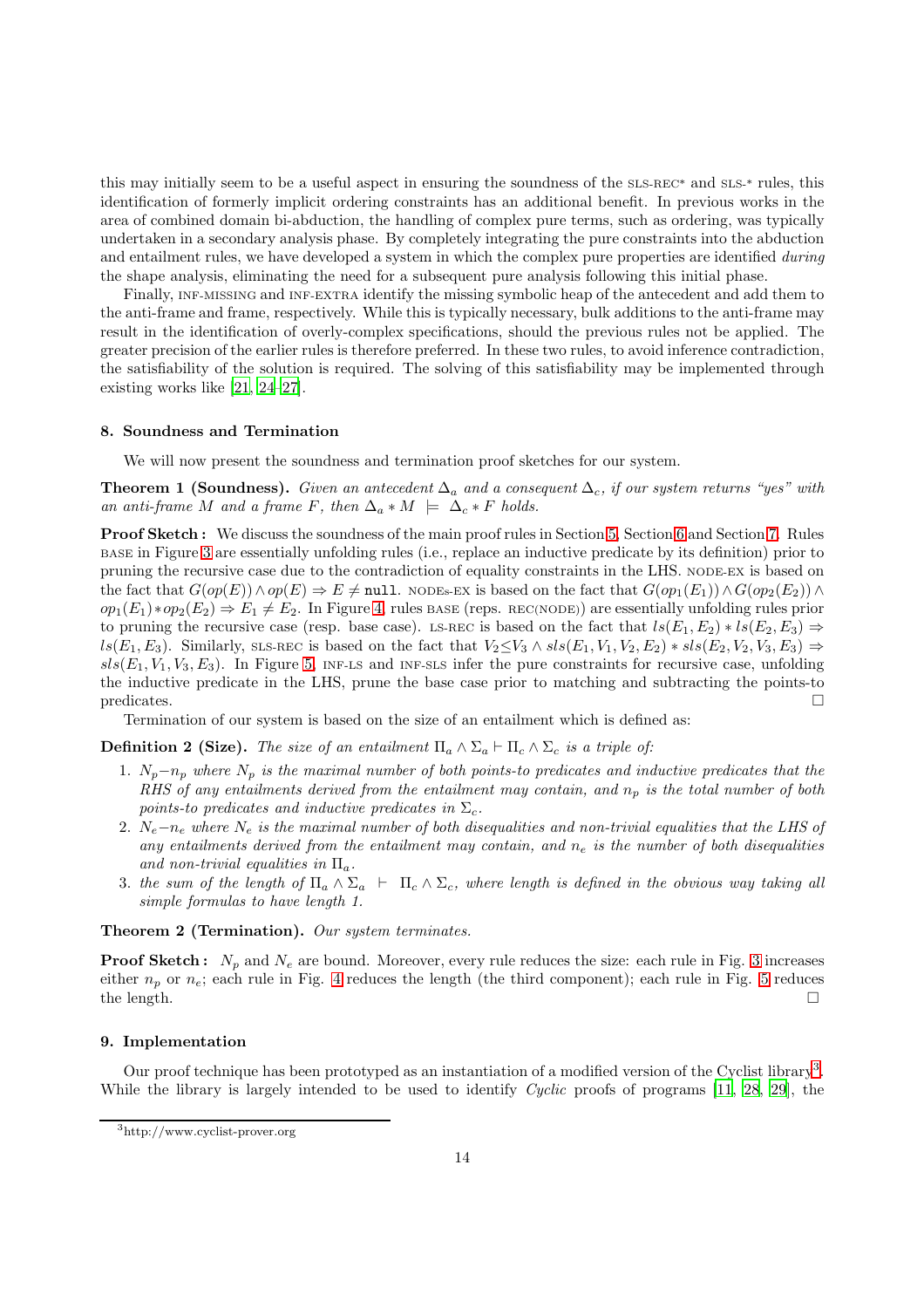underlying representation of separation logic is quite robust and the proof-based approach used in the library is very similar to our own.

Our implementation is broadly-speaking a modification of one of the existing instantiations of the Cyclist library, a separation logic entailment prover, sl prove. While the general usage and structure of our prototype is very similar to that of the original instantiation, there were two main changes made to the tool. Firstly, a number of modifications were introduced to enable the retrieval and validation of the frames and anti-frames produced by the technique. The proof rules themselves were implemented as a replacement of the rule-set utilised by the original tool. Secondly, a new proof searching algorithm was implemented as three aforementioned phases: unfolding and normalization, matching and subtracting, and inference. In addition to these modifications, a number of additions and changes were made to the underlying separation logic representation. These changes were primarily focussed on the extension of the initial fragment to include support for ordering constraints, a basic degree of support for numerical values, and a number of critical supporting functions and behaviours that allows for such support to be effectively utilised.

Wherever possible, these changes were performed in a manner which had little to no effect on the other tools in the library, allowing for the other instantiations of the tool to be used without issues. While the bulk of these changes were made in this way, either preserving older behaviour or replacing code in a way that preserved the signatures, some changes were to distinct from the original code for this to be effectively achieved. In these cases, new modules were created, generally similar in design and function, but distinct due to the enhanced capabilities. As a result, the other existing instantiations of the Cyclist library should still operate correctly.

In order to more effectively and efficiently support an automated implementation, a small number of conditions were applied to the implementation of the rules. First, a number of restrictions on rule applications were introduced in order to prevent irrelevant or unhelpful applications. As an example, the existential renaming rule R-EX can only be applied in the implementation if the identified renaming directly enables the use of a subsequent subtraction rule, preventing spurious renaming of existential variables. Secondly, both HYPOTHESIS and \*-INTRO rules were reduced in scope to elimination of singular matching formulas. While an unrestricted version was implemented and tested, the impact on the efficiency of the implementation was significant, slowing many analyses down to near-unusable speeds, and in some cases exhausting all available memory. The restricted variant currently used in our implementation avoids these issues, and while less comprehensive, does not seem to have an impact on the results. Finally, EXCLUDE-MIDDLE was restricted to only splitting on cases using the spatial terms within given predicate, limiting the branching only to specific empty or non-empty cases. This restriction in particular was due to the significant performance cost of permitting any and all case-splits to be made via EXCLUDE-MIDDLE. These restrictions help to gain a significant improvement in efficiency over an unrestricted implementation.

In addition to the restrictions on specific rules, a number of additional rules were implemented in order to support the implementation. One such example is the SLS-INV rule, which makes explicit the ordering invariant of a guarded sls predicate in order to preserve that information though subtraction operations, and a restricted renaming rule SLS-PARAM-EQ, which identifies and equates non-spatial parameters in matching predicates. Corresponding rules for trees are also present.

Overall, the prototype does have a number of limitations at present, such as the very general treatment of numerical values and a brittle approach to the implementation of rules that target specific predicates. These issues, intended to be resolved in future refinements, do carry a slight negative impact on the effectiveness, stability and general extensibility of the tool, though they do not impact the underlying technique. Despite these issues, the initial results indicate that our approach shows promise in the area of combined domain bi-abductive inference. These results are presented and discussed below.

# <span id="page-14-0"></span>10. Evaluation

In order to experimentally evaluate our technique, we applied our prototype tool to a selection of bench-marks utilised in the 2019 SL-COMP competition<sup>[4](#page-14-1)</sup> [\[12](#page-21-10)]. Specifically, we performed our evaluation over the

<span id="page-14-1"></span><sup>4</sup>Benchmarks were downloaded from competition GitHub during November 2019 [\[30\]](#page-22-3).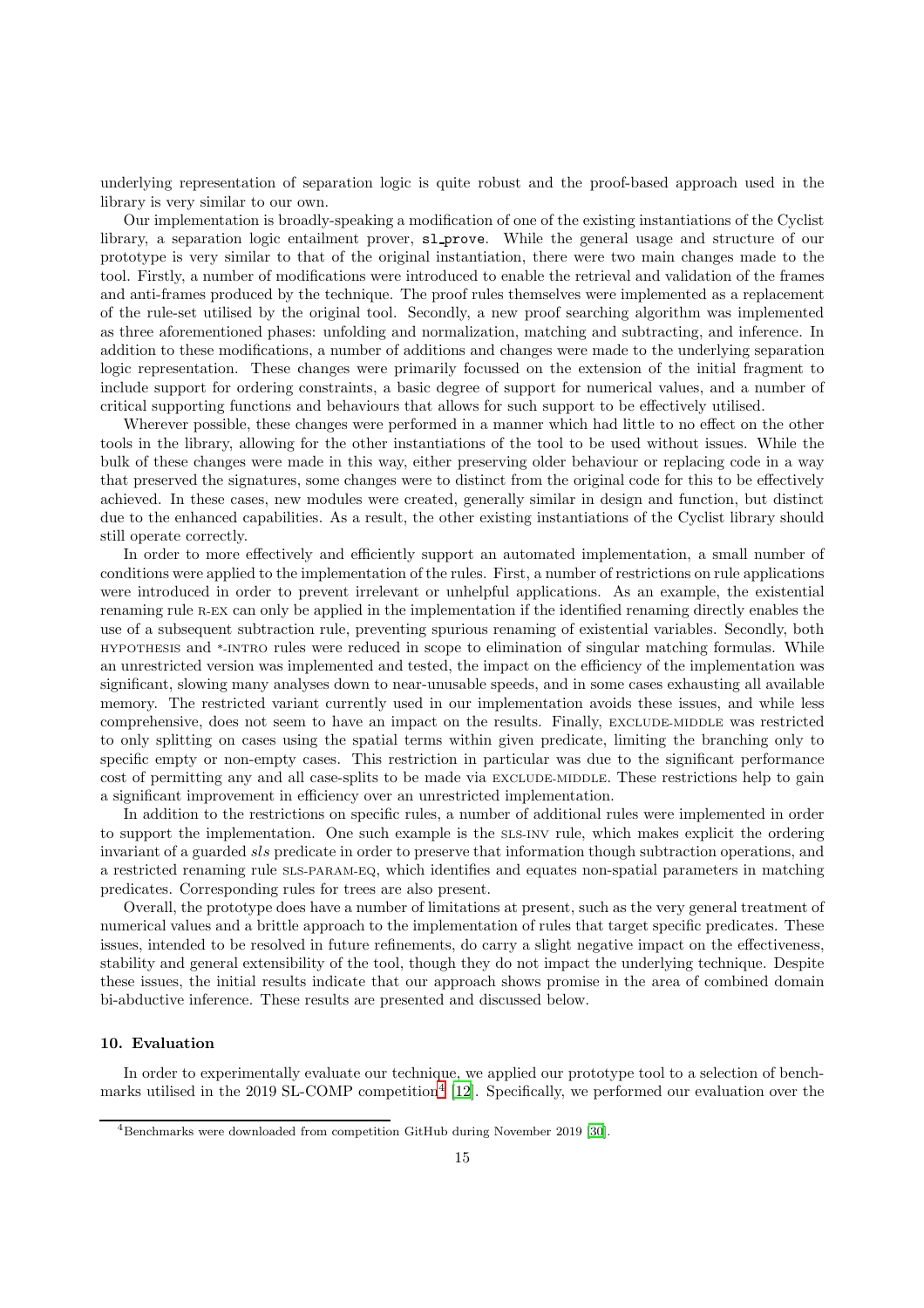benchmarks included in the SL-COMP divisions qf shls entl, containing entailments restricted to basic singly-linked lists without quantifiers, and a subset of the benchmarks included in the qf shidlia entl division, specifically those that targeted sorted list segments, also without quantifiers. The benchmarks selected from these divisions are all the benchmarks that operate within the symbolic heap fragment currently supported by our technique, and allow us to examine the capabilities of our implementation against a strong, standardised set of benchmarks.

An important point is that while these examples are not strictly designed for use in the evaluation of bi-abductive techniques, there is still a significant overlap: our tool, when applied over the invalid examples of the set, should produce a frame and anti-frame that, if introduced, would make the example valid. As a result, the main focus of our analysis is the invalid benchmarks, though the valid examples will still be examined for the purposes of execution times and efficiency.

In total, we ran our implementation over 313 example entailments: all 296 basic list examples from  $qf$  shls entl (174 valid and 122 invalid) and 17 sorted list examples from  $qf$  shidlia entl, modified to use our definition of sorted lists. A more detailed breakdown of the number of entailments from each source can be seen in Table [1.](#page-15-0) These benchmarks are each represented in their own dedicated file, with the entailment problem itself defined using a variation of the SMT-LIB format, extended with support for spatial terms [\[31\]](#page-22-4). These files are arranged within relevant division directories, alongside an auxiliary information file which summarises properties of the corresponding example, such as the source and the validity. For our experimentation, a batch file was created to pass the filepath of each relevant example to the implementation front

<span id="page-15-0"></span>

| Category        | Valid        | Invalid |  |
|-----------------|--------------|---------|--|
|                 | qf_shls_entl |         |  |
| smallfoot       | 23           | 54      |  |
| clones          | 40           | 60      |  |
| bolognesa       | 57           | 53      |  |
| 1s              | 6            | З       |  |
| qf_shidlia_entl |              |         |  |
| sls_join        |              |         |  |

Table 1: Breakdown of list benchmarks

end (with expected flags), which parses the SMT-LIB file and invokes the main solving process, forwarding the cumulative output to a benchmark file.

For each valid entailment in the set of benchmarks, our implementation identifies either an empty frame and anti-frame or a trivial one, where the final impact of the inferred fragments is essentially negligible. For invalid entailments, our implementation either identifies a suitable frame and anti-frame, ensuring that the refined entailment is valid, or determines that there is is no possible solution for that particular benchmark.

The benchmarking was performed on an Ubuntu 18.04 virtual machine with 8GB of memory, running on an Intel i7-7700 processor. A 30s limit on execution time was enforced throughout these experiments.

The benchmarks will be presented in three parts: first, we will present and discuss the results of applying the implementation over examples featuring basic singly-linked lists with no ordering constraints. Subsequently, we will discuss the results of the sorted list benchmarks, and finally conclude with the results of applying our technique to examples utilising trees, both simple binary trees as well as binary search trees.

# 10.1. Simple Singly-Linked List Benchmarks

The majority of the examples included in the benchmarks were entailments focussed around the manipulation of simple singly-linked lists, likely due to the number and maturity of tools in this specific area. As a result of the volume of benchmarks examined, the analysis of these results will be somewhat general, though a small number of specific results from each category will be presented. Additional focus is placed on the Smallfoot benchmarks due to the similarities between that tool and our own.

### 10.1.1. Smallfoot

Our implementation proved to be highly effective over the Smallfoot benchmarks, typically identifying and evaluating all found solutions in only a few ms of CPU time. Our technique was able to solve the vast majority of the examples within this set, either confirming the validity of the entailment or identifying some suitable frame or anti-frame to correct it. The execution times and validation percentages of a subset of the benchmarks of this set can be seen in Table [A.6.](#page-23-0)

Many of the benchmarks in the Smallfoot set are essentially equivalences, in which the antecedent and consequent are two descriptions of a symbolic heap. As a result, the majority of the work undertaken by the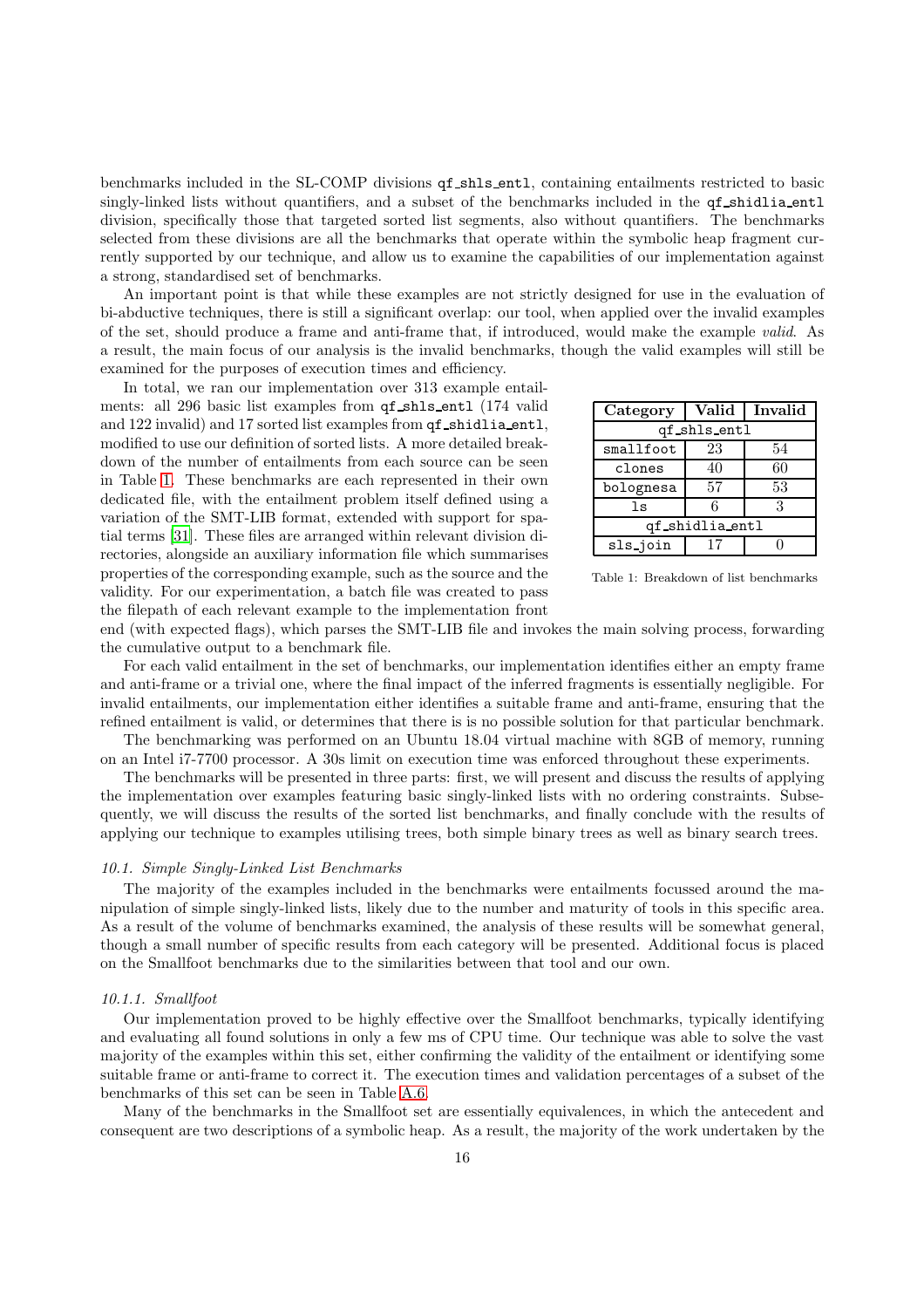| Benchmark:<br>Smallfoot | Valid | Time (ms)                   | % of time<br>validating |
|-------------------------|-------|-----------------------------|-------------------------|
| vc09                    | Y     | 5                           | 53                      |
| vc21                    | Y     | $<$ 1                       | 29                      |
| vc28                    | Y     | $\mathfrak{D}$              | 61                      |
| vc29                    | N     | 2                           | 45                      |
| vc33                    | N     | 5                           | 54                      |
| vc37                    | N     | $\mathcal{D}_{\mathcal{L}}$ |                         |
| vc40                    | N     | 3                           | 48                      |
| vc65                    |       | 2                           | 61                      |
| vc70                    |       |                             |                         |

Table 2: Benchmarks for Smallfoot Example

tool is to show those equivalences through match-and-subtract operations, unfolding and eliminating shape predicates from the entailment where possible. Other examples featured aliased pointer fields, requiring the inference of an equality enforcing that alias for the entailment to be satisfied. Of note in this category is the smallfoot-vc37 benchmark. In this example, the alias is over the pointer itself; resolving aliases such as this is currently beyond the capacity of our implementation, and thus no solution was found for this particular bi-abductive problem.

Another important aspect to note is that several of the examples within this set were made trivial from simplifications applied during the initial reading of the problem from file. Due to the chosen representation of equalities in the Cyclist SL library, trivial equalities are naturally filtered out without any input. As a result, a small number of the benchmarks featured either antecedents or consequents that were reduced to emp immediately, vastly simplifying the entailment as a whole. In this case, the entailment to be solved appears in the simplified form, such as  $\text{emp} \vdash \text{emp}$ ; while equivalent to the original input, the simplifications applied to reach this point are not detailed in the proof, though the equivalence itself is apparent.

However, the most relevant examples in this set are those that require bi-abduction in order to be effectively resolved. A number of the benchmarks of the Smallfoot set feature entailments with aspects of the symbolic heap that are missing or extra within that entailment. In these cases, our technique must identify those fragments, and infer that they form part of the frame or anti-frame. Our technique is remarkably effective in these cases, readily identifying fragments of the entailment that are missing or extra in the example, and moving them to the frame or anti-frame as appropriate. There are fewer examples in which a spatial fragment is inferred into the anti-frame than into the frame, but these benchmarks are resolved with equal ease. A number of benchmarks and their inferred specifications can be seen in Table [A.6.](#page-23-0)

### 10.1.2. LS

Alongside the larger groups of entailments, there are also a small number of list-targeting examples sourced from [\[32\]](#page-22-5), listed under the group ls. This group of entailments features a number of list segments and connecting points-to terms in the antecedent, and requires that the implementation identify the equivalence of those fragments with a single, unified list over the same points defined in the consequent. In order to resolve these entailments, the prototype must identify each overlapping fragment of the heap and subtract it from entailment.

Over these examples, our implementation excels, proving each of the 3 valid entailments in less than 5ms CPU time each. Indeed, even over the initially invalid examples, our prototype is able to identify suitable frames and anti-frames and complete the proof in typically under 10ms.

#### 10.1.3. Clones

We have also evaluated our implementation's performance over the set of Clones benchmarks. This set of examples feature entailments that include a number of unidentified aliases. In each of these cases, in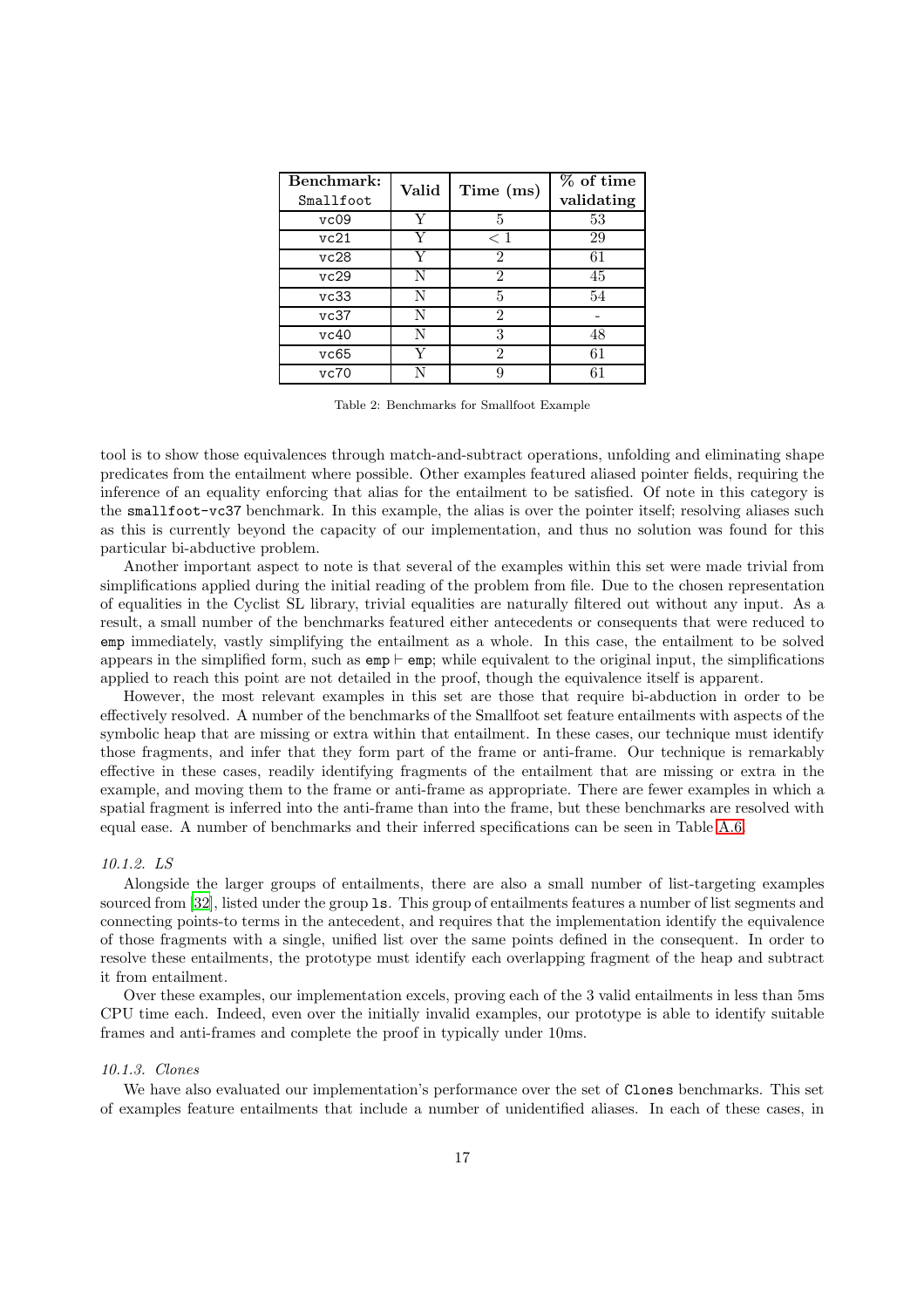<span id="page-17-0"></span>

| Benchmark: | Valid | Time (s) | % of time   | Benchmark:  | Valid | Time(s) | % of time       |
|------------|-------|----------|-------------|-------------|-------|---------|-----------------|
| clones     |       |          | validating  | bolognesa   |       |         | validating      |
| 03_e07     | N     | 0.119    | 59          | $10 - e01$  | N     | 0.385   | 77              |
| 03_e08     | N     | 0.118    | No solution | $10 - e03$  | Y     | 0.744   | 77              |
| 03_e09     | N     | 0.172    | 64          | $10 - e04$  | N     | 0.740   | 77              |
| $03_e10$   | N     | 0.123    | 60          | 10_e09      | N     | 0.434   | $\overline{77}$ |
| 04_e07     | N     | 0.619    | 63          | $12_e01$    | Y     | 1.052   | 81              |
| 04_e08     | N     | 0.636    | No solution | 12_e03      | N     | 20.425  | 80              |
| 04_e09     | N     | 0.916    | 69          | 12_e04      | N     | 1.742   | 80              |
| 04_e10     | N     | 0.62     | 64          | $12 - e09$  | Y     | 10.458  | 79              |
| 05_e07     | N     | 2.897    | 67          | 14_e01      | Y     | 7.02    | 84              |
| 05_e08     | N     | 2.97     | No solution | 14_e03      | Y     | 12.713  | 83              |
| 05_e09     | N     | 4.258    | 73          | 14_e04      | Y     | 2.4     | 82              |
| 05_e10     | N     | 2.88     | 67          | 14_e09      | Y     | 12.163  | 83              |
| 06_e07     | N     | 12.198   | 71          | $16_{-}e01$ | Y     | 13.797  | 86              |
| 06_e08     | N     | 12.382   | No solution | 16_e03      | N     | 14.325  | 86              |
| 06_e09     | N     | 18.013   | 76          | 16_e04      | N     | 15.155  | 85              |
| 06_e10     | N     | 12.270   | 71          | 16_e09      | Y     | 26.303  | 85              |

(a) Clones Benchmarks

(b) Bolognesa Benchmarks

Table 3: Selection of Benchmarks for Simple Singly-Linked Lists

order to satisfy the entailment, these aliases must be identified, and an equality representing this alias must be introduced into the anti-frame or frame as needed.

The benchmarks are arranged into 10 groups of similar problems, with each group featuring a different number of terms. For the benchmarks in the earliest groups, there are only a small number of terms to be processed, increasing as the benchmarks proceed. In each of these groups, examples 01 through 06 are relatively trivial problems featuring empty sides of the entailment or simple equivalences, and are solved either by simplification during the initial construction of the entailment from the benchmark file, or by early applications of one of our axioms. The remaining examples in each group are more complex, and are thus the only ones discussed in detail here; a selection of these benchmarks can be found in Table [3a.](#page-17-0)

The examples within the earlier groups are solved handily by our implementation, with all examples in groups clones-01 through clones-04 solved in less than one second of CPU time, including validation of results. However, beyond this point the size of the entailments begin to have an increasingly large impact on the time required to complete, with clones-05 taking over a second for many of the examples, and dramatically increasing from there. Indeed, examples in clones-06 takes over 10 seconds to complete, and the implementation begins to time out from clones-07 onwards.

In each group, our implementation was able to solve and identify suitable aliases for each instance of e7, e9 and e10 (timeouts notwithstanding). In most instances, this process was undertaken via the application of the INF-PTO rule, identifying an alias implied by the shared root of points-to terms in the antecedent and consequent, and applying it to the entailment as a whole. This in turn allows for the remainder of the proof to be resolved as standard, matching and subtracting equivalent fragments. This process was accomplished reasonably efficiently, though the impact of larger entailments on the overall performance is quite noticeable.

Example e8 within each group is a special case. Each instance of e8 within the clones benchmarks outlines an invalid entailment, in which the alias eventually produces a conflict between parts of the entailment. While our implementation does detect this inconsistency, it does not achieve this until candidate specifications are validated, which unfortunately results in only a minimal reduction in execution time. It may be possible to accelerate this detection in future works, but is uninvestigated at this time.

When looking at the breakdown in execution times, it seems that the bulk of the analysis time is spent on the validation of the produced results, becoming increasingly costly as the number of terms and potential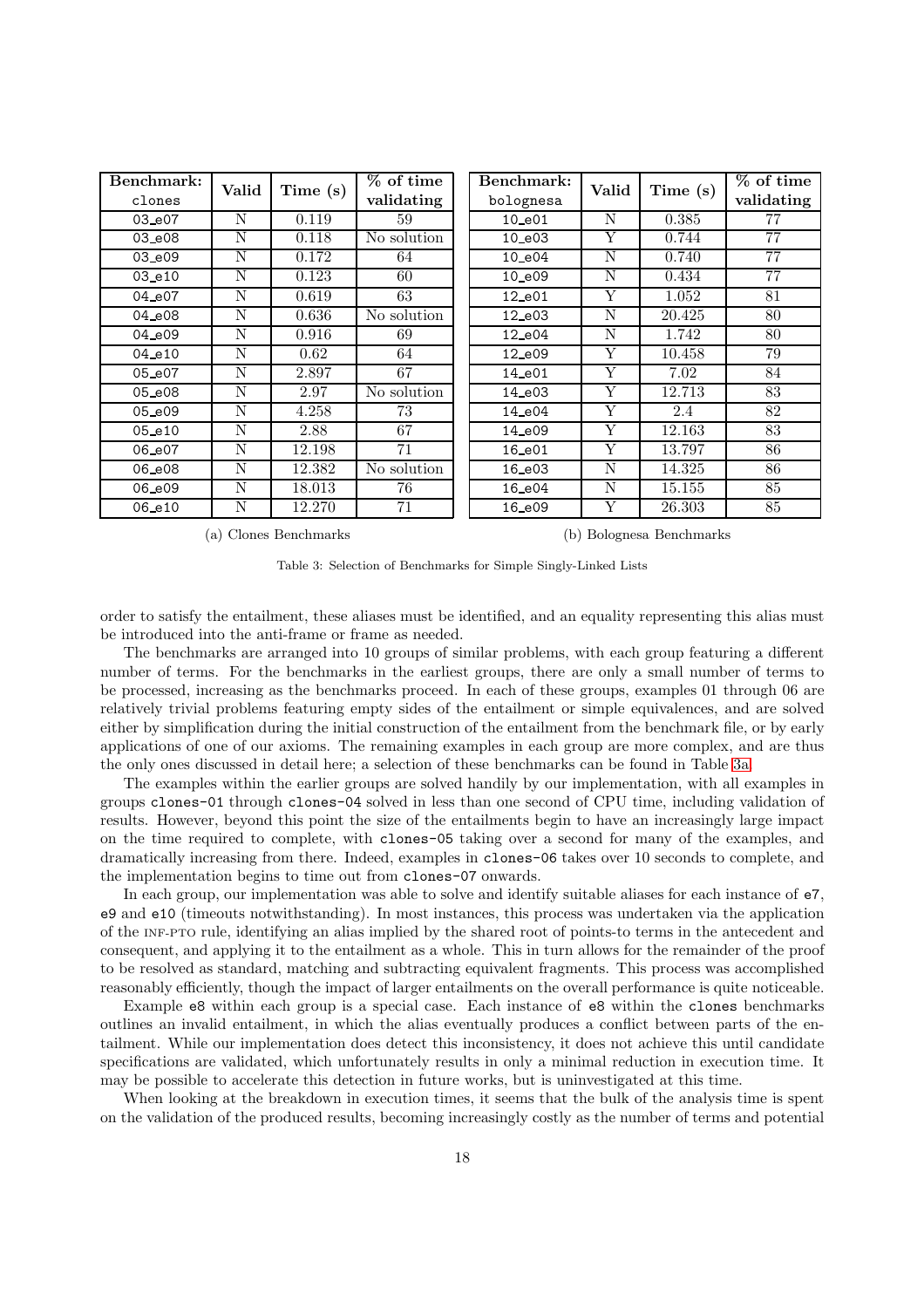solutions increases. Indeed, this aspect seems to be common throughout the examples tested here, and while entailments with a small number of terms are solved almost instantly, larger entailments take dramatically more time to complete.

### 10.1.4. Bolognesa

The Bolognesa examples consist primarily of a large number of interlinking spatial fragments. In order to prove these examples, our technique must identify equivalent fragments of the entailment, often formed of a mix of points-to entailments and list predicates, and eliminate them, with any remaining fragments inferred as a part of the frame or anti-frame. A selection of example benchmarks can be found in Table [3b.](#page-17-0)

The Bolognesa examples were arranged into 20 groups of 10 examples, with each group increasing in the number of terms and expressions included within the entailment. Much like the Clones examples, our implementation was able to rapidly solve the majority of the smaller examples in very short periods of time; the majority of these earlier problems were solved within only a few seconds of CPU time, validation included. However, as in the other examples, as the number of terms increased, the overall execution times increased dramatically. While a small number of exceptions were present within the benchmarks, the larger entailments took significantly more time to complete as the number of terms increased, eventually beginning to timeout regularly in the largest examples. A few exceptions to this were present, but as in clones, a significant number of the timeouts occurred within the validation stage, with the underlying proof already constructed. Indeed, of the 54 timeouts throughout the entire benchmark set, only 20 were due to a timeout in the construction of the proof, with the remaining 34 taking place during the validation.

With that said, when the implementation did complete, the results showed promise: for the majority of the invalid examples, our implementation produced a range of potential solutions for the frame and antiframe, typically within a reasonable time.

Overall, our approach is reasonably efficient and effective over the basic list examples detailed here. Despite some issues regarding the scalability of the proof search over large entailments, the search overall was effective, accurate, and fast in the majority of cases, producing useful and accurate specifications. In fact, it seems that the largest factor in the execution time is the verification of the potential results. Indeed, throughout the benchmarks, it is apparent that the majority of the execution time for a given entailment is spent upon the validation of the results, not the construction of the underlying proof. While this is clearly not ideal, the speed at which our technique is able to explore and identify all possible solutions for a given entailment does indicate that our approach is effective, and that a more efficient validation mechanism, possibly taking advantage of SMT-based solutions, may help overcome many of these issues; this in particular is a focus for future works.

### 10.2. Sorted List Benchmarks

The sls benchmarks utilised in this section were taken from the  $qf$ -shidlia entl division of SL-COMP. Unfortunately, there are only a small number of such examples within the SL-COMP benchmarks, and so while the results here are a reasonable indicator of the effectiveness of the implementation, they likely do not fully represent the capabilities of our technique.

Regarding the examples themselves, each of the benchmarks examined in this section are valid entailments, each aiming to demonstrate that several indirectly linked sorted lists entail a single combined sorted list over the same range. The primary difference between each example is the amount of explicit information regarding the values of each segment. For some of these examples, the exact bounds are known, making the ordering between each segment trivial. However, for the majority of the examples, only a selection of the bounds are known, requiring the identification of ordering constraints that will enforce the order between the segments. In order to successfully solve these examples, our technique must be able to identify those ordering constraints, and then identify that the multiple linked segments are equivalent to a single sorted list segment between the same two points. The results for this section are detailed in Table [4.](#page-19-0)

In summary, our technique was able to solve the sorted list examples in very short periods of time, with the longest execution time only just exceeding half a second. For each of the cases, implicit or missing ordering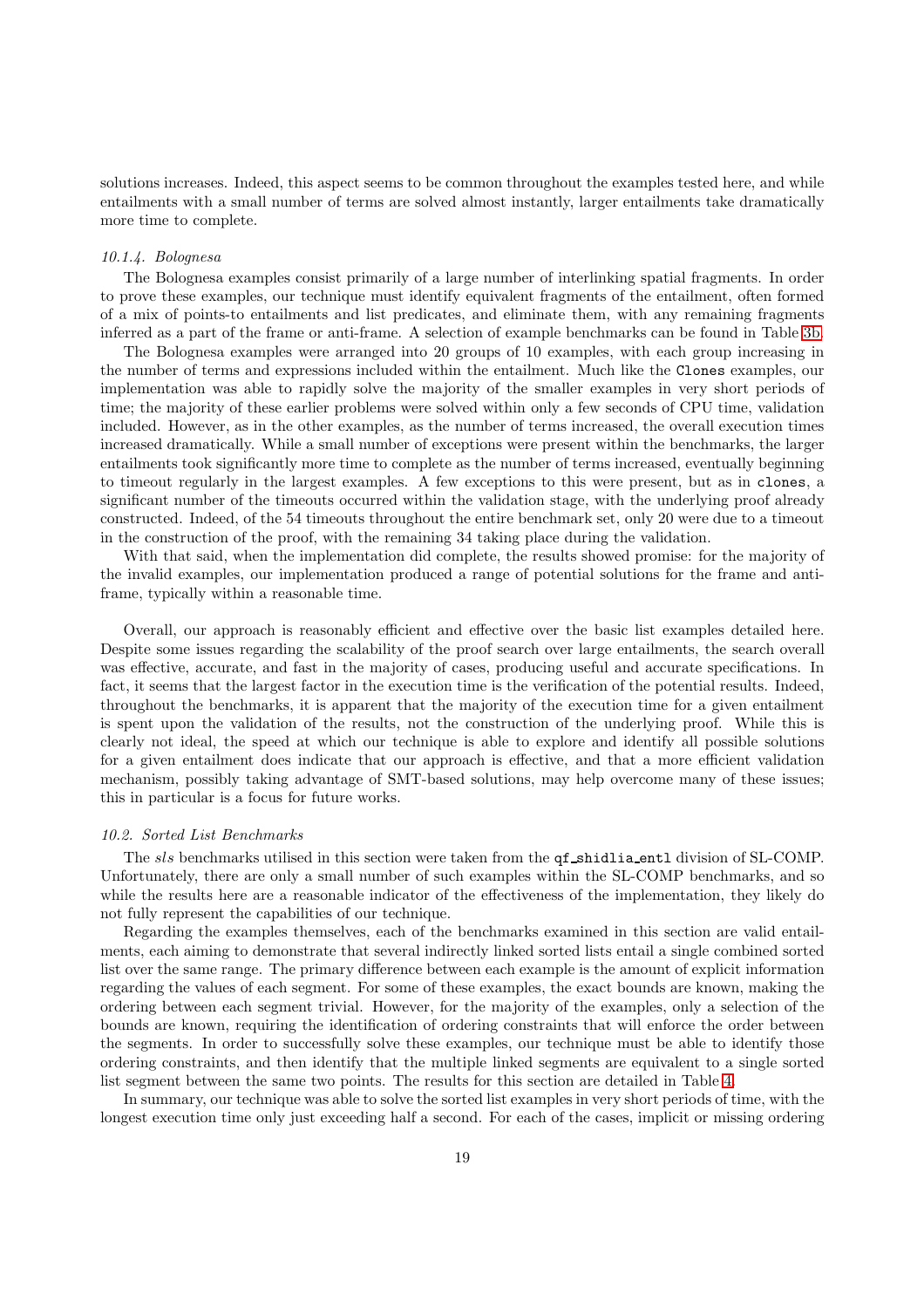<span id="page-19-0"></span>

| <b>Benchmark</b>                | Time<br>(ms) | % Validation |
|---------------------------------|--------------|--------------|
| sls_join_2_known_bnd            | 16           | 47           |
| sls_join_2_no_cond              | 20           | 62           |
| sls_join_2                      | 20           | 63           |
| sls_join_2_unk_lower_bnd        | 18           | 55           |
| sls_join_2_unk_upper_bnd        | 17           | 56           |
| sls_join_3_2_cond               | 119          | 67           |
| sls_join_3_no_cond              | 50           | 35           |
| sls_join_3                      | 120          | 67           |
| sls_join_3_unk_lower_bnd        | 116          | 67           |
| sls_join_3_unk_upper_bnd        | 71           | 51           |
| sls_join_4_1_cond_unk_both      | 298          | 51           |
| sls_join_4_1_cond_unk_lower_bnd | 217          | 36           |
| sls_join_4_1_cond_unk_upper_bnd | 78           | 35           |
| sls_join_4_2_cond_unk_lower_bnd | 339          | 54           |
| sls_join_4_2_cond_unk_upper_bnd | 445          | 66           |
| sls_join_4_3_cond               | 570          | 70           |
| sls_join_4_no_cond              | 202          | 32           |

Table 4: Benchmarks for Sorted List Entailments

constraints were identified, and as in the simple linked-list examples, each valid state of the shape predicates are explored separately, often producing a range of valid specifications upon completion. Curiously, the performance of the tool seems to be better over examples with fewer known boundaries, suggesting that the more general symbolic ordering constraints are simpler to identify with our technique than ordering constraints with known values. More investigation into this phenomenon may be undertaken at a later date.

There are some minor issues, however. Of particular note is the presence of the trivial numerical terms within the final outputs. Terms such as 100≤ 200 are obviously true, but appear within the final output as a side-effect of our simplistic treatment of numerical terms. While modifying the implementation to eliminate such terms would not be overly complex, their presence does not cause a significant negative effect, and so has been ignored for now.

While these examples are relatively simplistic, the ease with with our technique was able to identify the requisite ordering constraints, either explicit or implicit, does show great promise. Though not undertaken in this work, extending the combined-domain benchmark set to include more complex examples, including larger numbers of terms and mixing in more standard spatial terms, such as points-to terms and simple list predicates will give a much greater insight into the effectiveness of our technique. Additionally, a far wider range of combined-domain benchmarks were included within the SL-COMP set, though most of them targeted data structures or properties that are not currently supported within our technique. By extending the fragment supported by our tool, these benchmarks may be added into our evaluation, further testing the effectiveness of our technique. Such enhancements will be left for future works.

### 10.3. Binary Trees

Unlike the other experiments performed in this evaluation, the examples used for exploring the effectiveness of our technique over trees were created by-hand due to difficulties in identifying relevant examples supported by the tool's current implementation. These benchmarks were created in the spirit of the Smallfoot benchmarks, aiming to evaluate the implementations performance and capabilities over a range of fairly "primitive" entailments. These entailments and their corresponding results can be seen in Table [5.](#page-20-1)

For the majority of the examples tested here, it can be seen that the performance of the tool over the tree-based examples is comparable in many ways to the performance over the SL-COMP examples. Over these entailments, the tool was able to create a proof tree identifying a number of possible solutions in very short time, typically under 100ms. However, as in the previous examples, the amount of time spent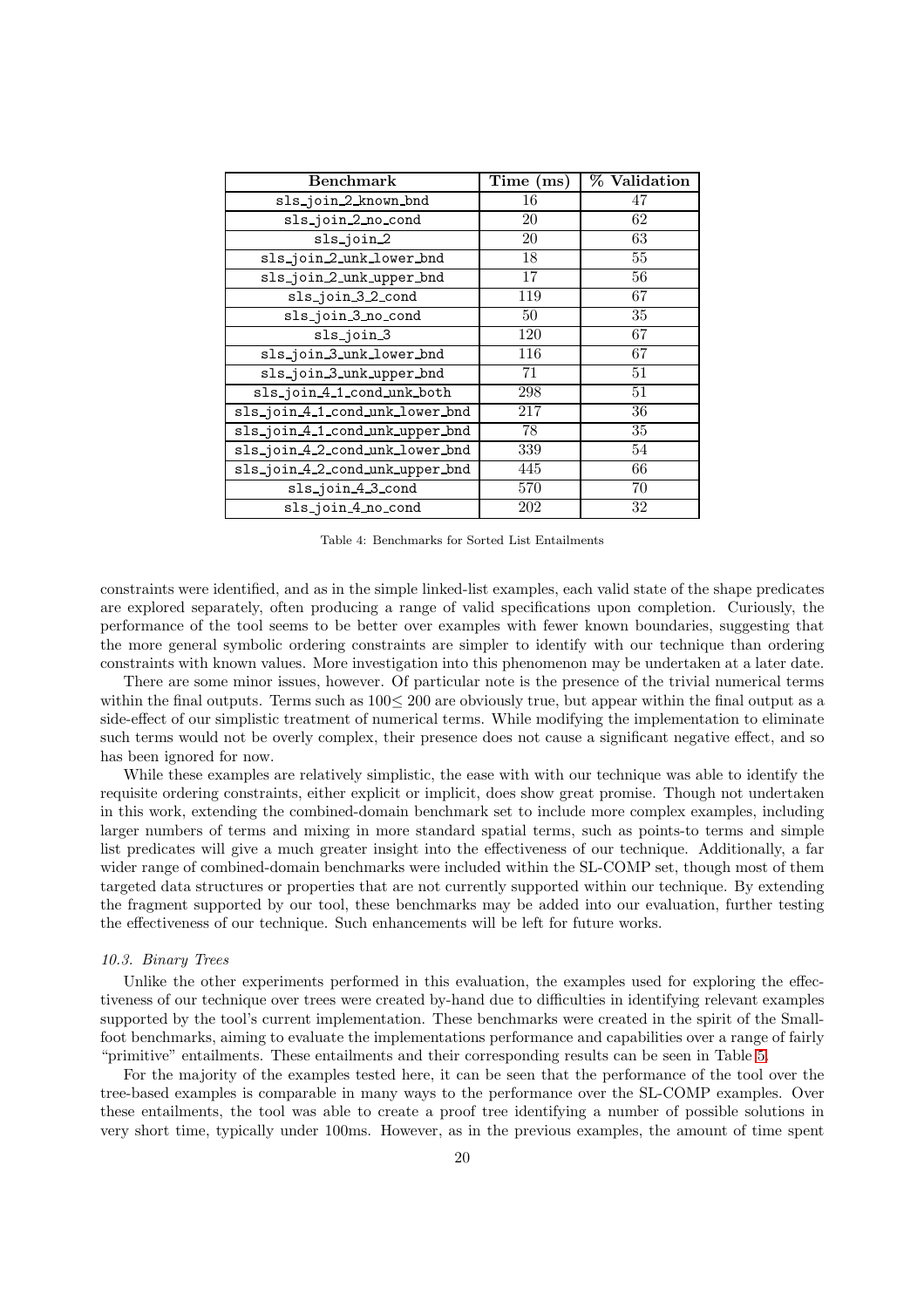<span id="page-20-1"></span>

| No.            | Entailment                                                                                         | Time (ms)      | % Validation |
|----------------|----------------------------------------------------------------------------------------------------|----------------|--------------|
| 1              | $x \mapsto [l, r] \vdash tree(x)$                                                                  | 2              | 83           |
| $\mathbf{2}$   | $x \mapsto [l, r] * tree(l) * tree(r) \vdash tree(x)$                                              | 9              | 62           |
| 3              | $tree(x) \vdash x \rightarrow [l, r] * tree(l) * tree(r)$                                          |                | 66           |
| $\overline{4}$ | $tree(x) \vdash tree(x) * tree(y)$                                                                 | 3              | 70           |
| $\mathbf{5}$   | $x \mapsto [l, r] * l \mapsto [m, n] * r \mapsto [s, t] \vdash tree(x)$                            | 70             | 98           |
| 6              | $tree(x) * tree(y) \vdash x \mapsto [i, j] * y \mapsto [k, l]$                                     | 62             | 76           |
| $\overline{7}$ | $x \mapsto [l, r, i] \vdash \mathit{stree}(x, i, j)$                                               | $\overline{7}$ | 88           |
| 8              | $x \mapsto [l, r, i] * \text{stree}(l, a, h) * \text{stree}(r, j, k) \vdash \text{stree}(x, a, k)$ | 18             | 56           |
| 9              | $stree(x, a, k) \vdash x \mapsto [l, r, i] * stree(l, a, h) * stree(r, j, k)$                      | 16             | 63           |
| 10             | $stree(x, a, b) \vdash stree(x, c, d) * stree(y, i, j)$                                            | $\overline{4}$ | 63           |
| 11             | $x \mapsto [l, r, i] * l \mapsto [m, n, a] * r \mapsto [s, t, k] \vdash \text{stree}(x, a, k)$     | 196            | 97           |
| 12             | $stree(x, i, j) * stree(y, k, l) \vdash x \mapsto [a, b, i] * y \mapsto [c, d, k]$                 | 114            | 74           |
| 13             | $stree(x, i, j) \vdash tree(x)$                                                                    | $\mathfrak{D}$ | 57           |
| 14             | $\overline{stree(x, i, k)} \vdash x \mapsto [l, r, i] * tree(l) * tree(r)$                         | 14             | 69           |

Table 5: Benchmarks for Tree Entailments

validating these examples is significantly larger than the initial identification. In particular, entailment 5 spent almost the entirety of its execution time validating the potential solutions, likely due to the inferred anti-frame including a number of additional predicates.

With that said, the performance over the *stree* entailments does continue to indicate that the core system is very promising. The construction of the initial proof tree, including the inference of frames and anti-frames, continues to take only a short time over these simpler entailments, and while the verification continues to be a source of extreme inefficiency, the overall CPU time required remains quite brief. Additionally, due to the similarities between the entailments using tree and stree predicates, it can be seen that the inclusion of ordering constraints does not seem to introduce a large cost to performance. As in the sls examples previously, the technique reliably identified the omitted ordering constraints necessary for the entailments to hold, as well as identifying any spatial fragments of the frames and anti-frames, with the overall execution time increasing by only a few ms.

In addition to the more standard entailments, we have also included 2 special cases, aiming to examine the performance of the tool when GENERALIZE rules are required to solve the bi-abductive problem. In each example, the antecedent features a binary search tree, whereas the consequent describes only simple binary trees. In order to resolve these examples, the technique must identify the relationship between the two predicates and generalize the stree predicate to a simple tree, before continuing on to complete the proof. As can be seen in the experimental results, the need to apply one of these rules does not have a significant effect on the overall execution time when compared to similar entailments.

### <span id="page-20-0"></span>11. Conclusions and Future Work

We have presented a novel proof system for the bi-abduction problem in separation logic for sorted lists and binary search trees. Our system has been designed based on the Unfold-and-Match paradigm: given an entailment, it systematically explores all candidate matching instances of the antecedent and consequent prior to inferring any missing portion. In order to inspect the effectiveness of the system, we have implemented the technique into a prototype tool based upon the Cyclist library [\[11\]](#page-21-9) and tested it over a range of benchmarks from the SL-COMP competition. While in an early stage, the system does show promise, and further work to improve the system will likely improve it further.

Possible future works include extending the base system to a more expressive fragment, such as the inclusions of more general inductive definitions and additional pure properties such as size, balance and bag or set information. Our current system is based on the decidable fragment presented in [\[33\]](#page-22-6), and extending it to a more expressive decidable fragment such as [34, 35] is also of interest. Other possible avenues include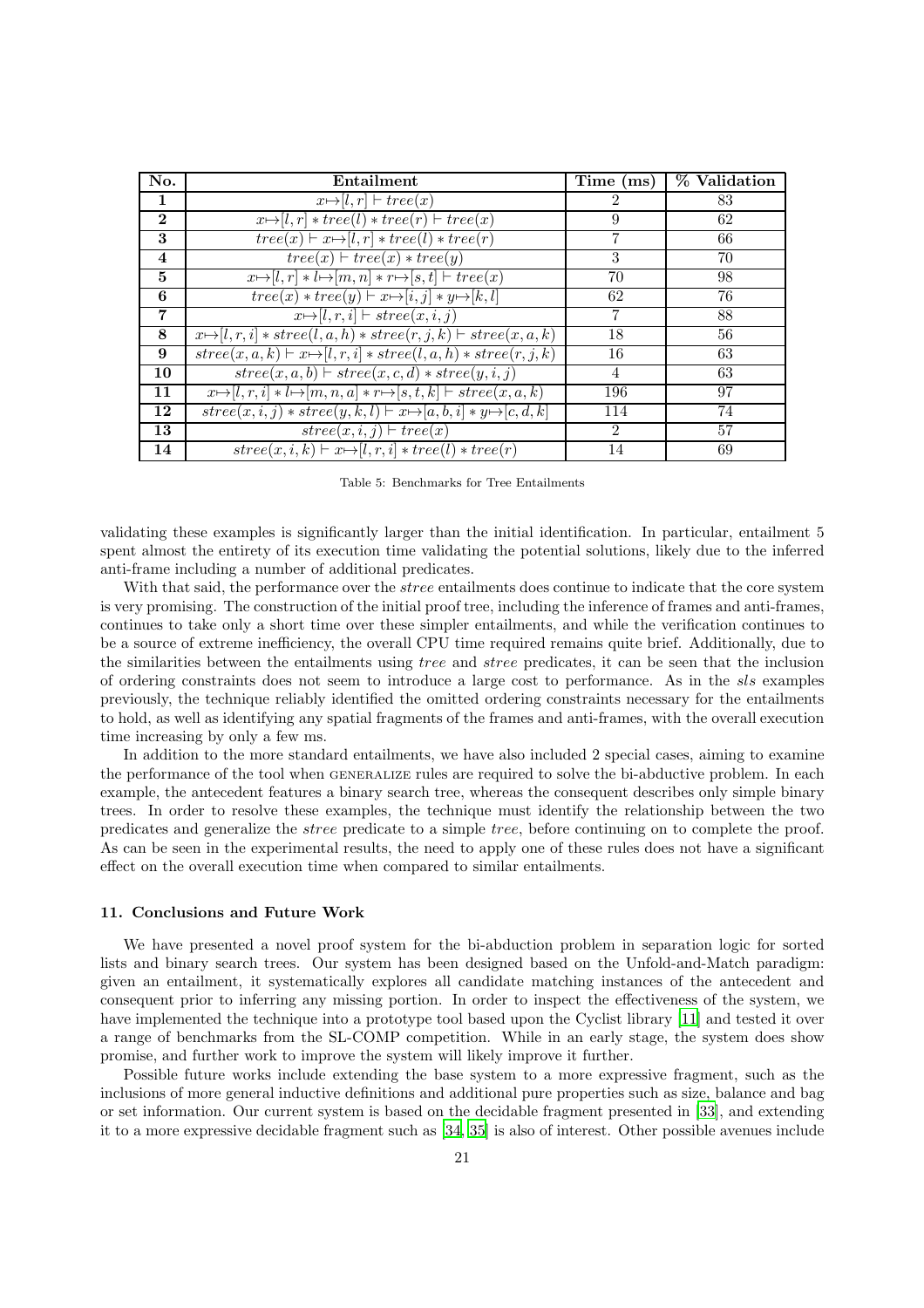using the system to infer error specifications via bi-abduction [\[36](#page-22-7)] for use in counterexample generation [\[37](#page-22-8), [38](#page-22-9)] and program repair [\[25\]](#page-21-23). In addition, our system may be embedded inside a program analysis tool e.g. [\[6,](#page-21-5) [8,](#page-21-6) [29\]](#page-22-2), allowing our system to be used for full program analysis and specification inference.

### References

- <span id="page-21-4"></span>[1] C. Curry, Q. L. Le, S. Qin, Bi-abductive inference for shape and ordering properties, in: 2019 24th International Conference on Engineering of Complex Computer Systems (ICECCS), IEEE, 2019, pp. 220–225.
- <span id="page-21-0"></span>[2] H. Yang, O. Lee, J. Berdine, C. Calcagno, B. Cook, D. Distefano, P. O'Hearn, Scalable shape analysis for systems code, in: CAV, Springer, 2008, pp. 385–398.
- <span id="page-21-1"></span>[3] L. Szekeres, M. Payer, T. Wei, D. Song, Sok: Eternal war in memory, in: 2013 IEEE Symposium on Security and Privacy, 2013, pp. 48–62. doi:[10.1109/SP.2013.13](http://dx.doi.org/10.1109/SP.2013.13).
- <span id="page-21-2"></span>[4] J. C. Reynolds, Separation logic: A logic for shared mutable data structures, in: Proceedings of the 17th Annual IEEE Symposium on Logic in Computer Science, IEEE, 2002, pp. 55–74.
- <span id="page-21-3"></span>[5] S. S. Ishtiaq, P. W. O'Hearn, BI as an assertion language for mutable data structures, ACM SIGPLAN Notices 36 (2001) 14–26.
- <span id="page-21-5"></span>[6] C. Calcagno, D. Distefano, P. O'Hearn, H. Yang, Compositional shape analysis by means of bi-abduction, in: Proceedings of the 36th Annual ACM SIGPLAN-SIGACT Symposium on Principles of Programming Languages, ACM, 2009, pp. 289–300. doi:[10.1145/1480881.1480917](http://dx.doi.org/10.1145/1480881.1480917).
- [7] C. Calcagno, D. Distefano, Infer: An automatic program verifier for memory safety of c programs, in: NASA Formal Methods Symposium, Springer, 2011, pp. 459–465.
- <span id="page-21-6"></span>[8] Q. L. Le, C. Gherghina, S. Qin, W.-N. Chin, Shape analysis via second-order bi-abduction, in: A. Biere, R. Bloem (Eds.), Computer Aided Verification, Springer International Publishing, Cham, 2014, pp. 52–68.
- <span id="page-21-7"></span>[9] M.-T. Trinh, Q. L. Le, C. David, W.-N. Chin, Bi-abduction with pure properties for specification inference, in: Asian Symposium on Programming Languages and Systems, 2013, pp. 107–123.
- <span id="page-21-8"></span>[10] S. Magill, M.-H. Tsai, P. Lee, Y.-K. Tsay, Automatic numeric abstractions for heap-manipulating programs, in: Proceedings of the 37th Annual ACM SIGPLAN-SIGACT Symposium on Principles of Programming Languages, POPL '10, ACM, 2010, pp. 211–222. doi:[10.1145/1706299.1706326](http://dx.doi.org/10.1145/1706299.1706326).
- <span id="page-21-9"></span>[11] J. Brotherston, N. Gorogiannis, R. L. Petersen, A generic cyclic theorem prover, in: Asian Symposium on Programming Languages and Systems, Springer, 2012, pp. 350–367.
- <span id="page-21-10"></span>[12] M. Sighireanu, J. A. N. Pérez, A. Rybalchenko, N. Gorogiannis, R. Iosif, A. Reynolds, C. Serban, J. Katelaan, C. Matheja, T. Noll, et al., Sl-comp: Competition of solvers for separation logic, in: International Conference of Tools and Algorithms for the Construction and Analysis of Systems, 2019, pp. 116–132. doi:[10.1007/978-3-030-17502-3\textunderscore8](http://dx.doi.org/10.1007/978-3-030-17502-3_8).
- <span id="page-21-11"></span>[13] J. Fragoso Santos, P. Maksimović, G. Sampaio, P. Gardner, JaVerT 2.0: Compositional symbolic execution for javascript, Proceedings of the ACM on Programming Languages 3 (2019). doi:[10.1145/3290379](http://dx.doi.org/10.1145/3290379).
- <span id="page-21-12"></span>[14] J. Fragoso Santos, P. Maksimović, S.-E. Ayoun, P. Gardner, Gillian: Compositional symbolic execution for all, 2020. Preprint, available at arXiv: https://arxiv.org/abs/2001.05059.
- <span id="page-21-13"></span>[15] Q. L. Le, J. Sun, S. Qin, Frame inference for inductive entailment proofs in separation logic, in: D. Beyer, M. Huisman (Eds.), Tools and Algorithms for the Construction and Analysis of Systems, Springer International Publishing, Cham, 2018, pp. 41–60.
- <span id="page-21-14"></span>[16] S. Qin, G. He, W.-N. Chin, F. Craciun, M. He, Z. Ming, Automated specification inference in a combined domain via user-defined predicates, Science of Computer Programming (2017) 189–212.
- <span id="page-21-15"></span>[17] B.-Y. Chang, X. Rival, Relational inductive shape analysis, in: Proceedings of the 35th Annual ACM SIGPLAN-SIGACT Symposium on Principles of Programming Languages, ACM, 2008, pp. 247–260. doi:[10.1145/1328438.1328469](http://dx.doi.org/10.1145/1328438.1328469).
- <span id="page-21-16"></span>[18] M. Sagiv, T. Reps, R. Wilhelm, Parametric shape analysis via 3-valued logic, ACM Transactions on Programming Languages and Systems 24 (2002) 217–298. doi:[10.1145/514188.514190](http://dx.doi.org/10.1145/514188.514190).
- <span id="page-21-17"></span>[19] L. Holík, M. Hruška, O. Lengál, A. Rogalewicz, J. Šimáček, T. Vojnar, Forester: Shape analysis using tree automata, in: C. Baier, C. Tinelli (Eds.), TACAS, Springer Berlin Heidelberg, 2015, pp. 432–435.
- <span id="page-21-18"></span>[20] P. A. Abdulla, L. Holík, B. Jonsson, O. Lengál, C. Q. Trinh, T. Vojnar, Verification of heap manipulating prorams with ordered data by extended forest automata, in: ATVA 2013, October 15-18, Hanoi, Vietnam, Springer Berlin/Heidelberg, 2013, pp. 224–239.
- <span id="page-21-19"></span>[21] Q. L. Le, M. Tatsuta, J. Sun, W.-N. Chin, A decidable fragment in separation logic withinductive predicates and arithmetic, in: R. Majumdar, V. Kunčak (Eds.), Computer Aided Verification, Springer International Publishing, Cham, 2017, pp. 495–517.
- <span id="page-21-20"></span>[22] C. S. Peirce, Collected Papers of Charles Sanders Peirce, Harvard University Press, 1965.
- <span id="page-21-21"></span>[23] L. de Moura, N. Bjørner, Z3: An efficient smt solver, in: C. R. Ramakrishnan, J. Rehof (Eds.), Tools and Algorithms for the Construction and Analysis of Systems, Springer Berlin Heidelberg, Berlin Heidelberg, 2008, pp. 337–340.
- <span id="page-21-22"></span>[24] Q. L. Le, J. Sun, W.-N. Chin, Satisfiability modulo heap-based programs, in: S. Chaudhuri, A. Farzan (Eds.), Computer Aided Verification, Springer International Publishing, Cham, 2016, pp. 382–404.
- <span id="page-21-23"></span>[25] L. D. X. Bach, Q. L. Le, D. Lo, C. L. Goues, Enhancing automated program repair with deductive verification, in: 2016 IEEE International Conference on Software Maintenance and Evolution, 2016, pp. 428–432. doi:[10.1109/ICSME.2016.66](http://dx.doi.org/10.1109/ICSME.2016.66).
- [26] X. Gu, T. Chen, Z. Wu, A complete decision procedure for linearly compositional separation logic with data constraints, in: N. Olivetti, A. Tiwari (Eds.), Automated Reasoning, Springer International Publishing, Cham, 2016, pp. 532–549.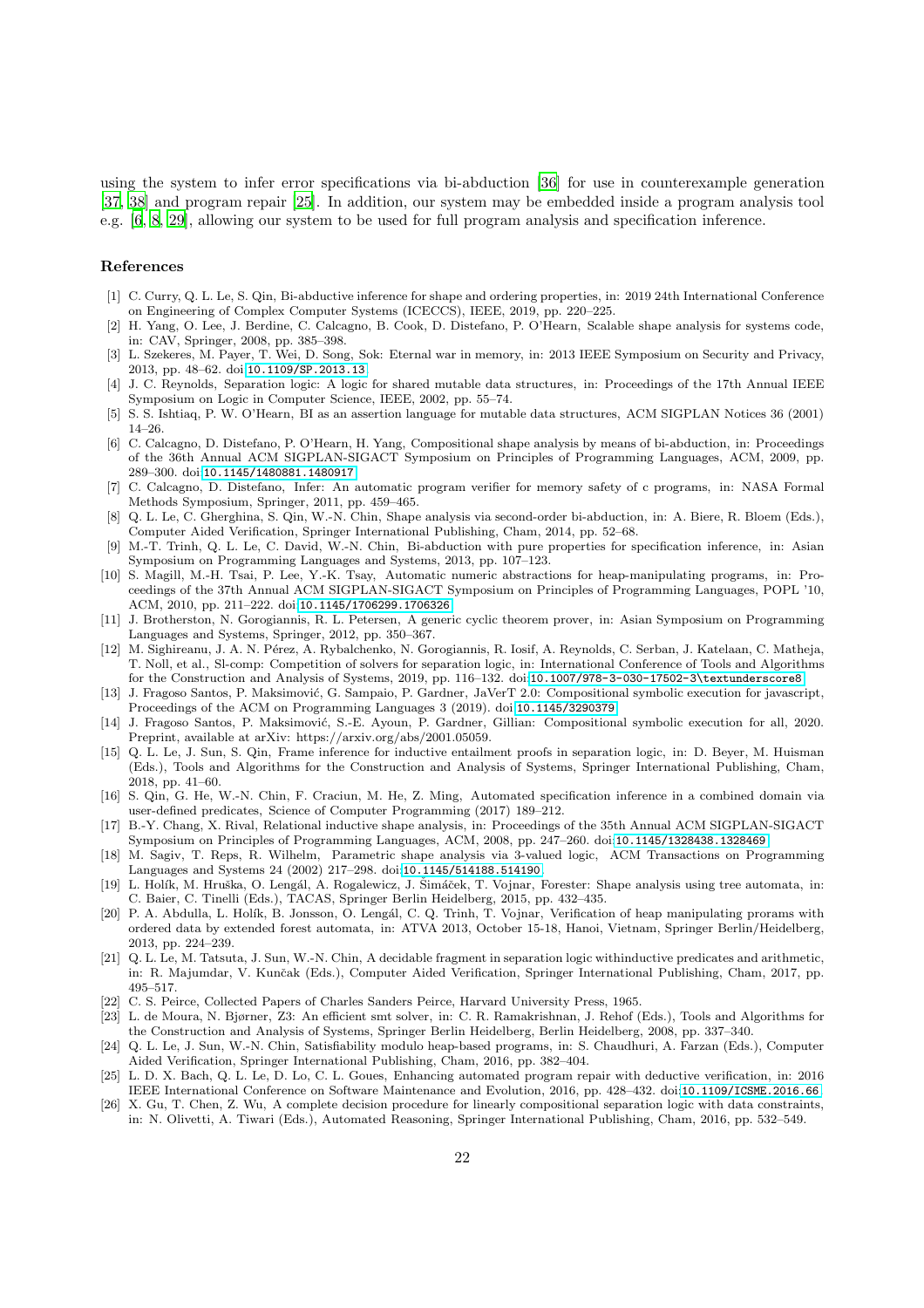- <span id="page-22-0"></span>[27] Z. Xu, T. Chen, Z. Wu, Satisfiability of compositional separation logic with tree predicates and data constraints, in: L. de Moura (Ed.), Automated Deduction – CADE 26, Springer International Publishing, Cham, 2017, pp. 509–527.
- <span id="page-22-1"></span>[28] J. Brotherston, R. Bornat, C. Calcagno, Cyclic proofs of program termination in separation logic, in: Proceedings of the 35th Annual ACM SIGPLAN-SIGACT Symposium on Principles of Programming Languages, POPL '08, ACM, New York, NY, USA, 2008, pp. 101–112. URL: <http://doi.acm.org/10.1145/1328438.1328453>. doi:[10.1145/1328438.1328453](http://dx.doi.org/10.1145/1328438.1328453).
- <span id="page-22-2"></span>[29] J. Brotherston, N. Gorogiannis, Cyclic abduction of inductively defined safety and termination preconditions, in: M. Muller-Olm, H. Seidl (Eds.), Static Analysis, volume 8723 of SAS 2014, Springer International Publishing, Cham, 2014, pp. 68–84.
- <span id="page-22-3"></span>[30] M. Sighireanu, N. Gorogiannis, R. Iosif, SL-COMP 2019, https://sl-comp.github.io/, 2019. URL: <https://sl-comp.github.io/>, [Online; accessed 01-Jul-2019].
- <span id="page-22-4"></span>[31] R. Iosif, C. Serban, A. Reynolds, M. Sighireanu, Encoding separation logic in SMT-LIB v2.5, 2018. URL: <https://sl-comp.github.io/docs/smtlib-sl.pdf>.
- <span id="page-22-5"></span>[32] C. Enea, O. Lengál, M. Sighireanu, T. Vojnar, Compositional entailment checking for a fragment of separation logic, Formal Methods in System Design 51 (2017) 575–607.
- <span id="page-22-6"></span>[33] J. Berdine, C. Calcagno, P. W. Ohearn, Symbolic execution with separation logic, in: Asian Symposium on Programming Languages and Systems, Springer, 2005, pp. 52–68.
- [34] C. Enea, O. Lengál, M. Sighireanu, T. Vojnar, Compositional entailment checking for a fragment of separation logic, in: J. Garrigue (Ed.), Programming Languages and Systems, Springer International Publishing, Cham, 2014, pp. 314–333.
- [35] C. Enea, O. Lengál, M. Sighireanu, T. Vojnar, Compositional entailment checking for a fragment of separation logic, Form. Methods Syst. Des. 51 (2017) 575607.
- <span id="page-22-7"></span>[36] Q. L. Le, A. Sharma, F. Craciun, W.-N. Chin, Towards complete specifications with an error calculus, in: G. Brat, N. Rungta, A. Venet (Eds.), NASA Formal Methods, Springer Berlin Heidelberg, Berlin, Heidelberg, 2013, pp. 291–306.
- <span id="page-22-8"></span>[37] L. H. Pham, Q. L. Le, Q.-S. Phan, J. Sun, Concolic testing heap-manipulating programs, in: Formal Methods – The Next 30 Years, Springer International Publishing, Cham, 2019, pp. 442–461.
- <span id="page-22-9"></span>[38] L. H. Pham, Q. L. Le, Q.-S. Phan, J. Sun, S. Qin, Enhancing symbolic execution of heap-based programs with separation logic for test input generation, in: Automated Technology for Verification and Analysis (ATVA), Springer International Publishing, Cham, 2019, pp. 209–227.